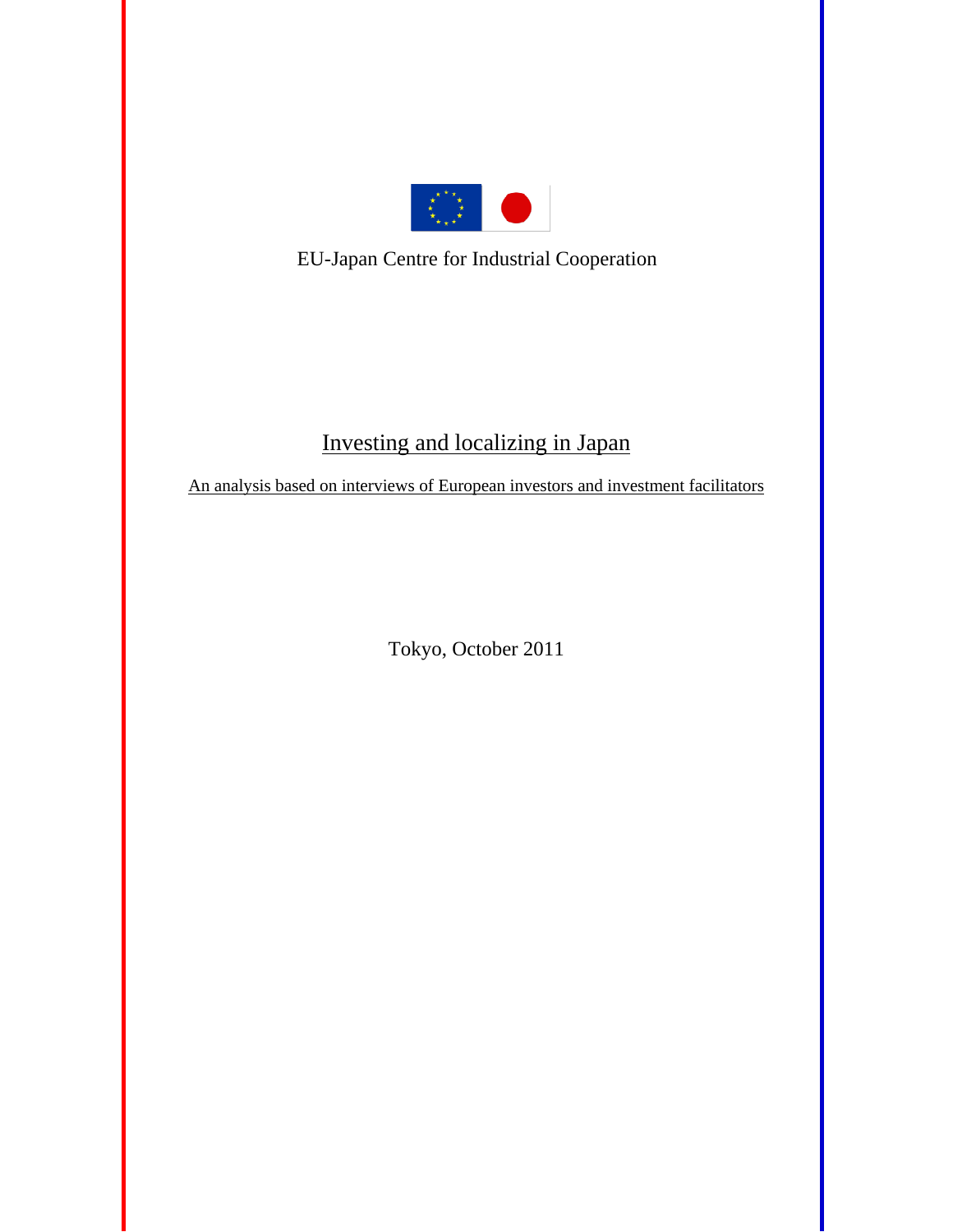# **Disclaimer**

Neither the EU-Japan Centre for Industrial Cooperation, nor any person acting on its behalf is responsible for any consequences which may arise from the use by third parties, whether individuals or organizations, of the information contained in this report, or any possible errors which, despite careful checking of the text, could remain. The authors retain the copyright of the information published in this report. Reproduction is authorized except for commercial purposes, provided the source is acknowledged. All logos and figures published in this report are copyrighted and cannot be reproduced without the full consent of their respective author.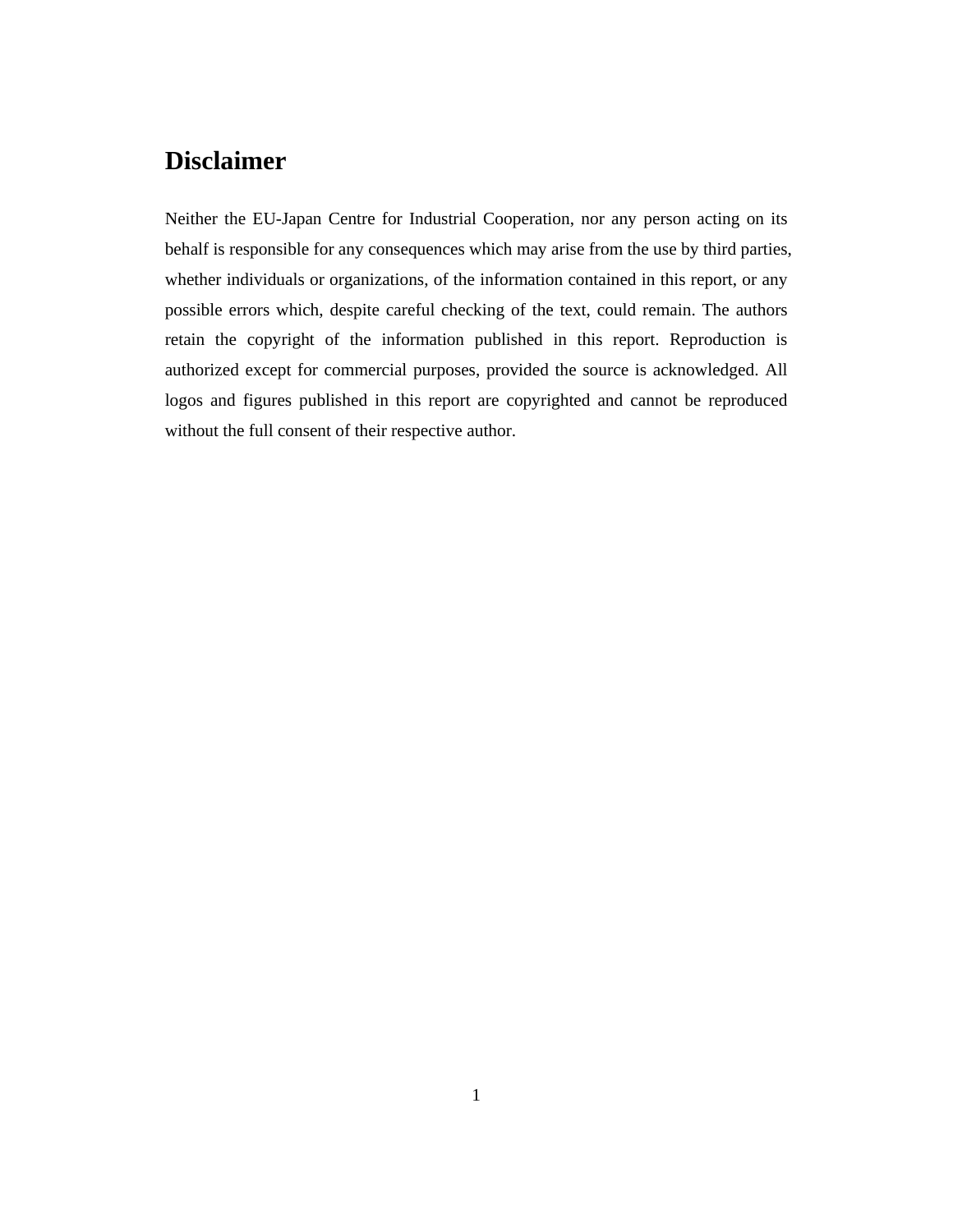#### **EU-Japan Centre for Industrial Cooperation**

Tokyo Head Office – Round Cross Ichibancho. 4 F. 13-3 Ichibancho, Chiyoda-ku, Tokyo 102-0082 Tel: (+81) 3 3221-6161 Fax: (+81) 3 3221-6226 http://www.eu-japan.gr.jp inquiries@eu-japan.gr.jp © Copyright 2011 by the EU-Japan Centre for Industrial Cooperation

The EU-Japan Centre for Industrial Cooperation was established in 1987, under the joint initiative of the European Commission (DG Enterprise) and the Japanese Ministry of Economy, Trade and Industry (METI, former MITI). The Centre's core mission is to promote all forms of industrial, trade and investment cooperation between the EU and Japan and to help improve EU and Japanese companies' competitiveness and cooperation by facilitating exchanges of experience and know-how between EU and Japanese businesses.

In the provision of information services, the Centre maintains an Information Centre ("EU I" Centre) on EU specific policies, statistics, laws and regulations. The Centre also acts as a clearing house for Japanese information on science, technology and commerce, aimed at European companies entering or expanding in Japan. As a complement to this research project, the Centre frequently organizes policy analysis seminars – allowing the EU and Japan to exchange best practices in policy recommendations - in the following areas: 1) Energy, Environment and Climate change; 2) Trade & Investment; 3) Industrial Policy.

The authors are very grateful for the inputs and feedback received from the following contributors (following listed by alphabetical order):

Clas-Göran Bystedt Nicolas Bonnardel Duco Delgorge Martin Glatz Milan Grohmann Björn Kongstad Jochen Legewie

Wing Chun Leung Frederic Peyrot Hans Rhodiner Matthieu Rosenberg Atsushi Shimada Ian de Stains Marko Zelger

> *The editorial team:*  **Ivar Padron Valérie Moschetti Aiko Higuchi Fabrizio Mura**

For any inquiries regarding this report, contact the Centre at: inquiries @ eu-japan.gr.jp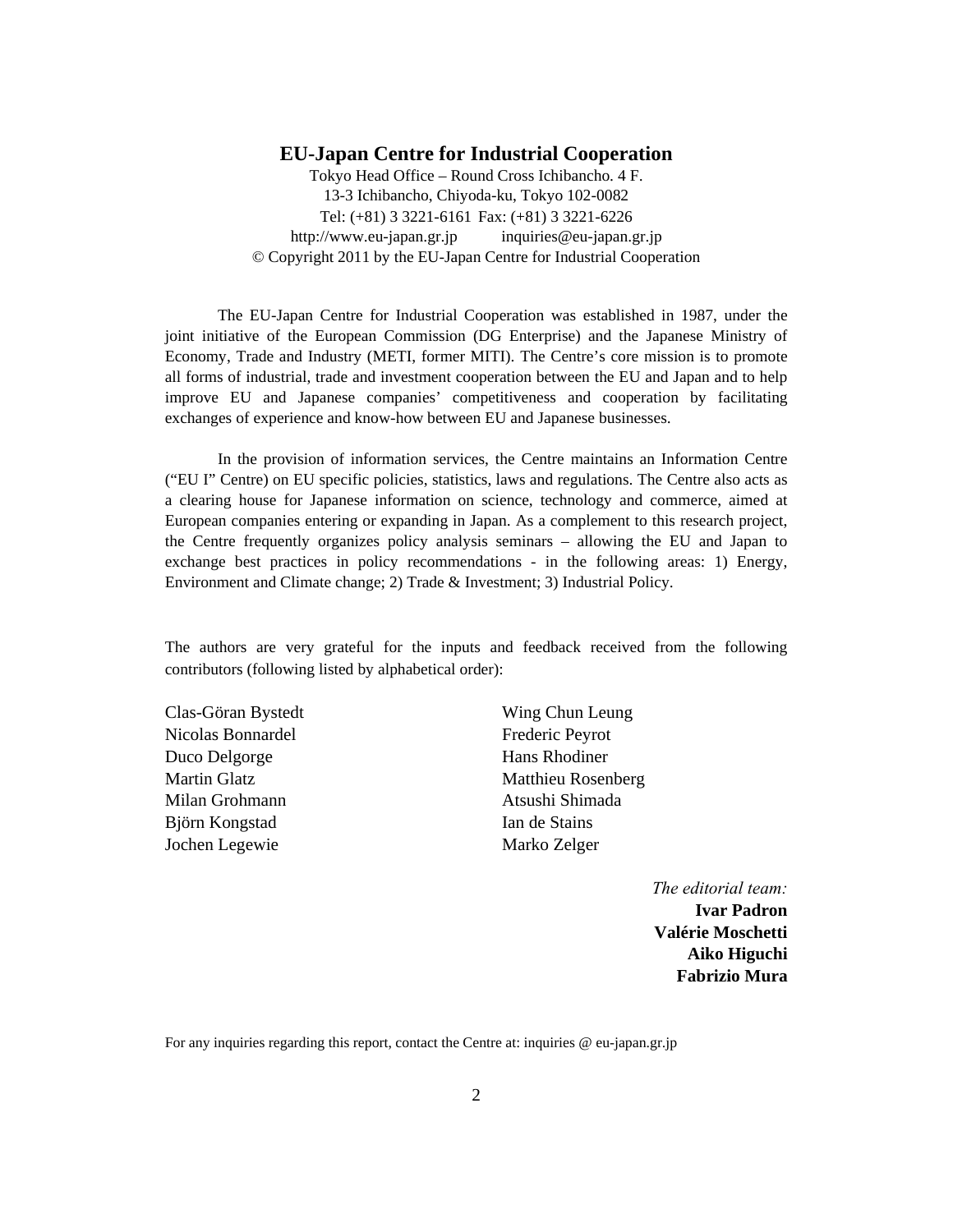# **List of abbreviations**

| <b>ACCJ</b>  | American Chamber and Commerce in Japan                 |
|--------------|--------------------------------------------------------|
| <b>ACTA</b>  | Anti-Counterfeiting Trade Agreement                    |
| <b>ASEAN</b> | <b>Association of South-East Asian Nations</b>         |
| <b>EBC</b>   | <b>European Business Council</b>                       |
| <b>FDI</b>   | Foreign Direct Investment                              |
| <b>FTA</b>   | Free-Trade Agreement                                   |
| <b>GDP</b>   | <b>Gross Domestic Product</b>                          |
| <b>IBSC</b>  | <b>Invest Japan Business Support Center</b>            |
| IP(R)        | <b>Intellectual Property (Rights)</b>                  |
| <b>JETRO</b> | Japan External Trade Organization                      |
| <b>JIC</b>   | Japan Investment Council                               |
| <b>METI</b>  | Japanese Ministry of Economy, Trade and Industry       |
| <b>MNC</b>   | <b>Multinational Corporation</b>                       |
| <b>NIE</b>   | Newly Industrialized Economy                           |
| <b>OECD</b>  | Organization for Economic Co-operation and Development |
| <b>SME</b>   | Small and Medium Enterprise                            |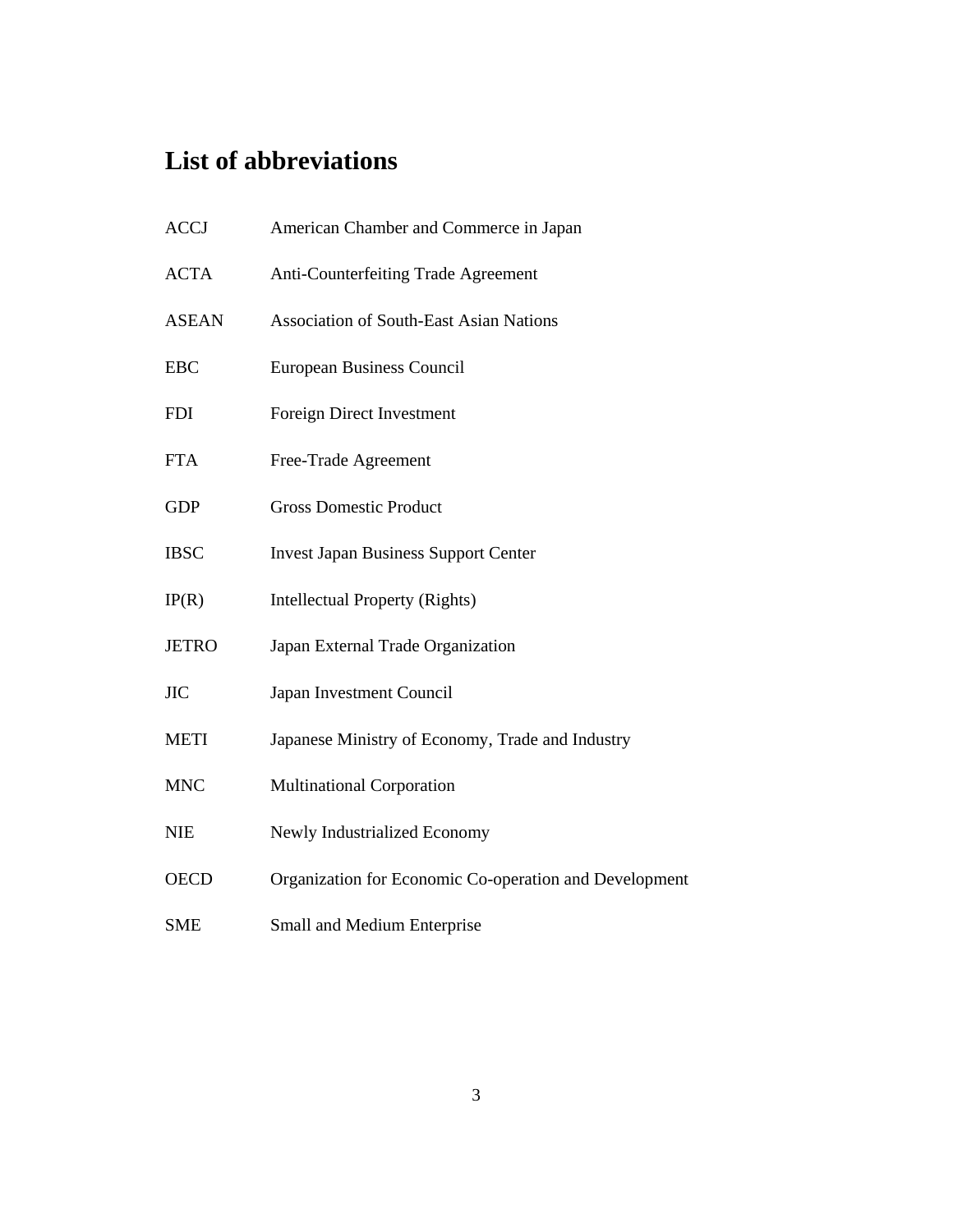# **Contents**

|    | 1. |  |  |  |  |  |
|----|----|--|--|--|--|--|
| 2. |    |  |  |  |  |  |
|    | 3. |  |  |  |  |  |
|    | 4. |  |  |  |  |  |
|    |    |  |  |  |  |  |
|    | 1. |  |  |  |  |  |
|    | 2. |  |  |  |  |  |
|    |    |  |  |  |  |  |
|    | 1. |  |  |  |  |  |
|    | 2. |  |  |  |  |  |
|    | 3. |  |  |  |  |  |
|    | 4. |  |  |  |  |  |
|    | 5. |  |  |  |  |  |
|    |    |  |  |  |  |  |
|    | 1. |  |  |  |  |  |
|    | 2. |  |  |  |  |  |
|    | 3. |  |  |  |  |  |
|    | 4. |  |  |  |  |  |
|    |    |  |  |  |  |  |
|    |    |  |  |  |  |  |
|    |    |  |  |  |  |  |
|    |    |  |  |  |  |  |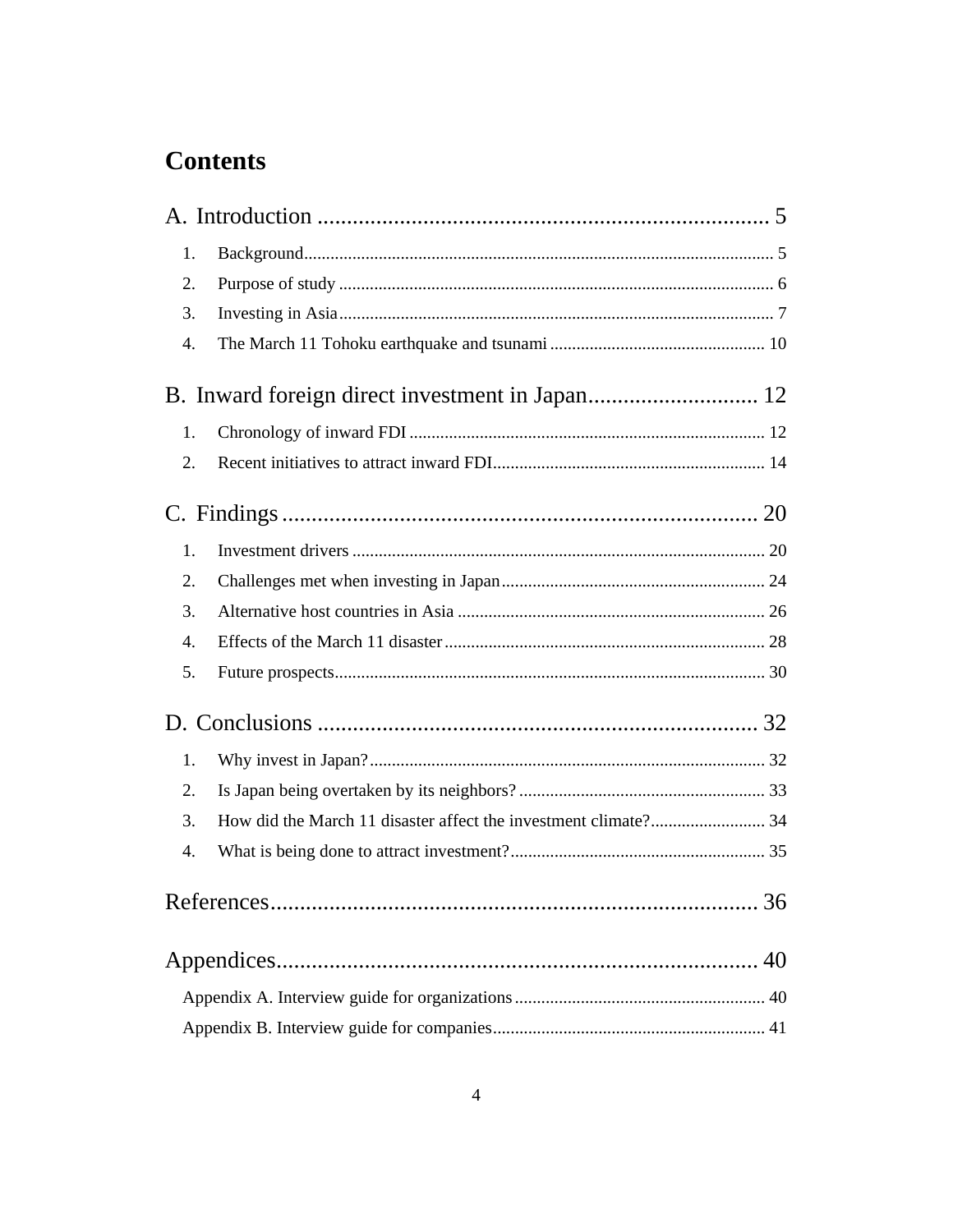# **A.Introduction**

The purpose of this report is to offer prospective investors a practical and updated assessment of the attractiveness of Japan as a location for inward FDI in the following context: 1) increasing competition from neighbouring Asian countries to attract inward FDI, and 2) the impact of the March 11 Tohoku Earthquake on the Japanese economy. The report starts with a background description of inward FDI in Japan (section B) followed by key findings (section C) - based on the analysis of a summary of interviews of European investors and investment facilitators, performed in the course of summer 2011 – and conclusive remarks (section D).

### **1. Background**

 $\overline{a}$ 

Having a significant head start in economic development, Japan was long the natural location in Asia for European companies to base their regional operations. However, in recent years, newly industrialized economies such as the Four Tigers,  $1$  ASEAN<sup>2</sup> as well as the two giants of China and India have increasingly moved up the value and knowledge ladder, challenging Japan in areas where it has long been the undisputed regional leader. As a result, several companies have gone so far as to relocate not only production facilities but also Headquarters (HQ) and R&D functions away from Japan. Moreover, the multiple disasters of March 11 inflicted not only direct damages on the Japanese economy, but could also have a detrimental effect on the overall investment climate.

The government of Japan has recognized that Japan has much to gain from foreign investment. The long-continuing economic downturn, coupled with the recent developments above, have led to a sense of urgency that proactive measures need to be

<sup>&</sup>lt;sup>1</sup> Hong Kong, Republic of Korea, Singapore and Taiwan (Province of China).

<sup>&</sup>lt;sup>2</sup> Brunei, Cambodia, Indonesia, Laos, Malaysia, Myanmar, Philippines, Singapore, Thailand and Vietnam.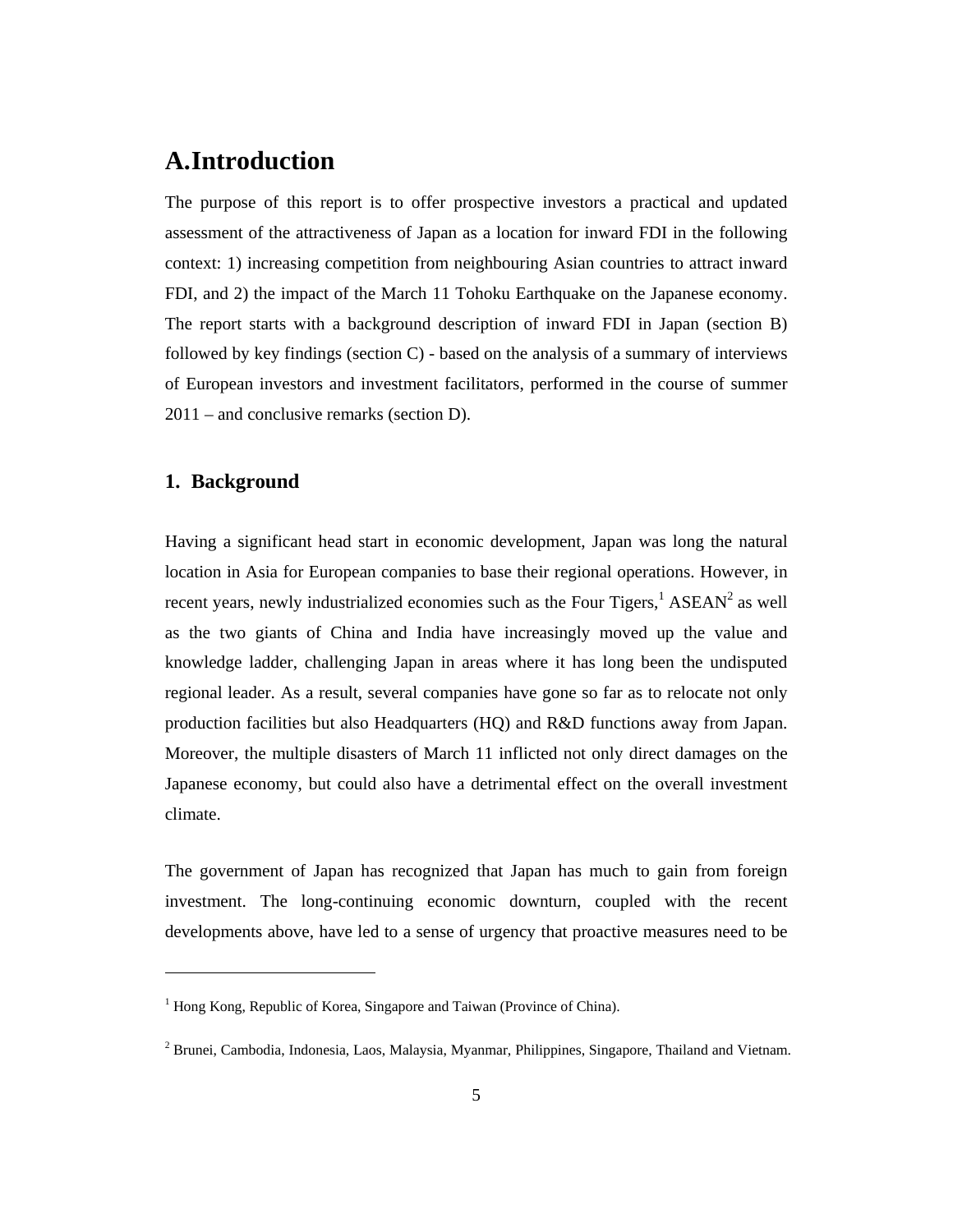taken in order to attract investors and keep those who are already established in Japan. Along with a proposed corporate tax cut, the Government of Japan is launching a series of initiatives under its Inward Investment Promotion Program, including a subsidy program for Asian site location, Comprehensive Special Zones and immigration system reform to increase the attractiveness of Japan as an investment target. It is also deepening its ties to the world economy by pushing forward plans on Free Trade Agreements with a number of economies, including the European Union.

#### **2. Purpose of study**

While not gaining as much attention as developing Asia, Japan remains a leader in a number of fields and provides a unique offering to investors. The main purpose of this report is to present what factors are driving foreign companies to continue investing in Japan.

Attention will be given to Japan's comparative advantages in the region, where several actors have emerged in recent years and are actively promoting inward FDI. Moreover, possible effects of the March 11 disaster and its aftermath on foreign companies' views on Japan will be explored. These should not be limited to negative effects, considering that such crises often force needed change that is hard to achieve under regular circumstances. Lastly, the foreign community's view on recent FDI promotion programs undertaken by the Japanese Government will be assessed in order to find out whether these initiatives are in line with the needs of foreign investors.

Since the goal is to understand how foreign investors reason when making investment decisions, qualitative data was gathered through interviews with European firms and related organizations. Two thirds of all interviews were conducted face to face and the rest were divided evenly between telephone or E-mail, depending on the availability of the respondent.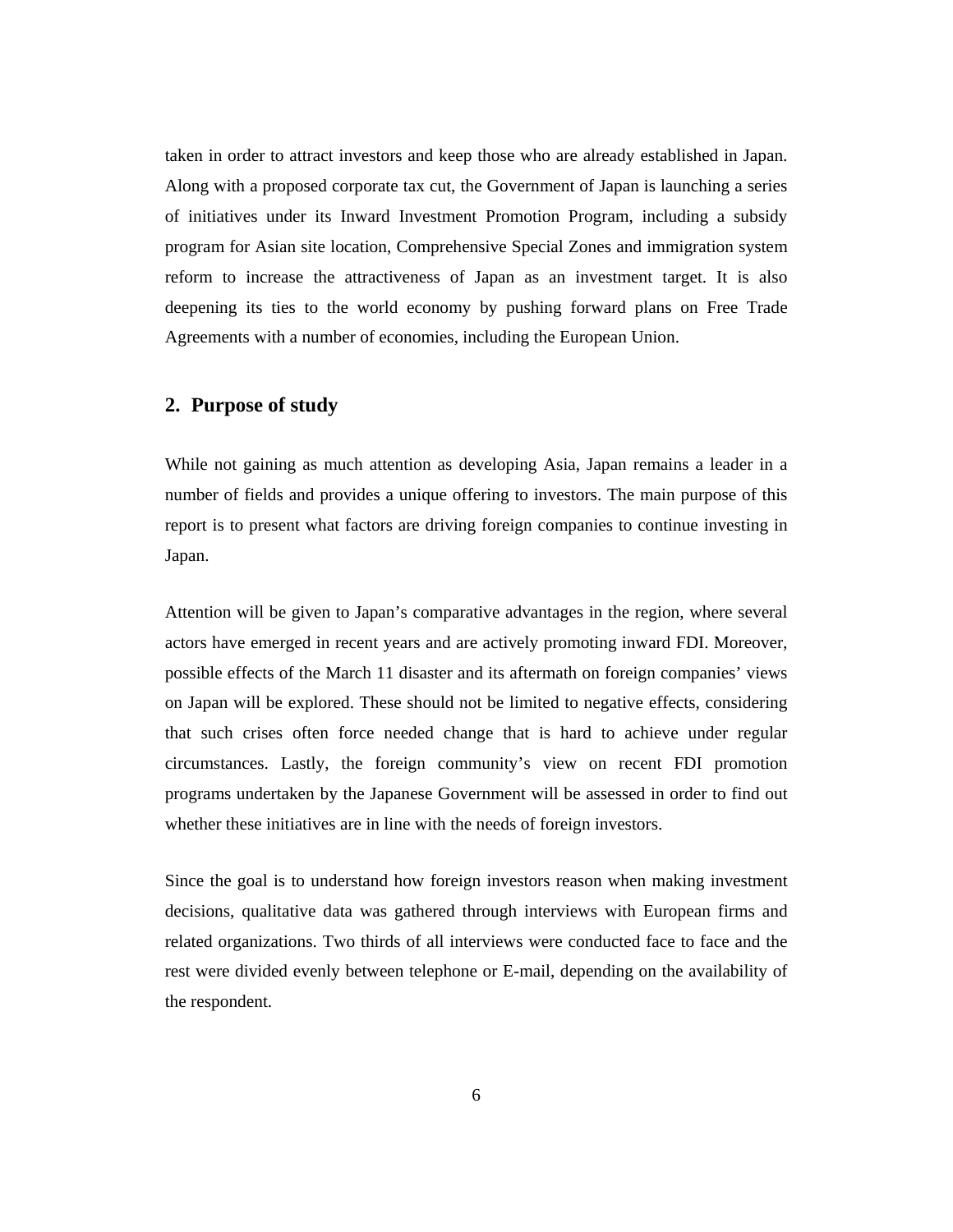In total, 12 firms and 6 organizations were interviewed for the study. Participants represent 12 countries, all of which are EU members or associated countries. Companies' Japanese operations represent all stages of market entry and commitment, ranging from exports to representative offices, joint ventures, R&D facilities and wholly-owned subsidiaries to Japanese firms established by European nationals. Firm size and time of first investment in Japan varies accordingly, from newly established ventures to deeprooted MNCs with several decades of experience. Moreover, companies were selected to reflect as many different industries as possible. Participants represent electronics, medical products, fashion, food, telecommunications, transportation and business services, among others.

### **3. Investing in Asia**

FDI in Japan is not only the result of the domestic investment climate, but is largely dependent on its relative attractiveness in the region. Japan has never been any significant recipient of investment in cost-cutting, labor intensive production which has been the main objective for foreign firms investing in Asian NIEs. However, as these economies grow, they have been increasingly challenging Japan as a host for investment in high value-added functions. It is clear that convergence is in process: according to World Economic Forum, all Asian Tiger economies but Taiwan have already reached the third stage of development, becoming "innovation driven" economies.

| Stage 2           | <b>Stage 3</b>    |
|-------------------|-------------------|
| $\bullet$ China   | • Hong Kong (SAR) |
| • Malaysia        | $\bullet$ Japan   |
| • Taiwan (China)* | • Rep. of Korea   |
| • Thailand        | • Singapore       |
|                   |                   |
|                   |                   |
|                   |                   |

Figure 1. Development stages of Asian economies. Asterisks indicate economies in transitional stages. Source: World Economic Forum (2010).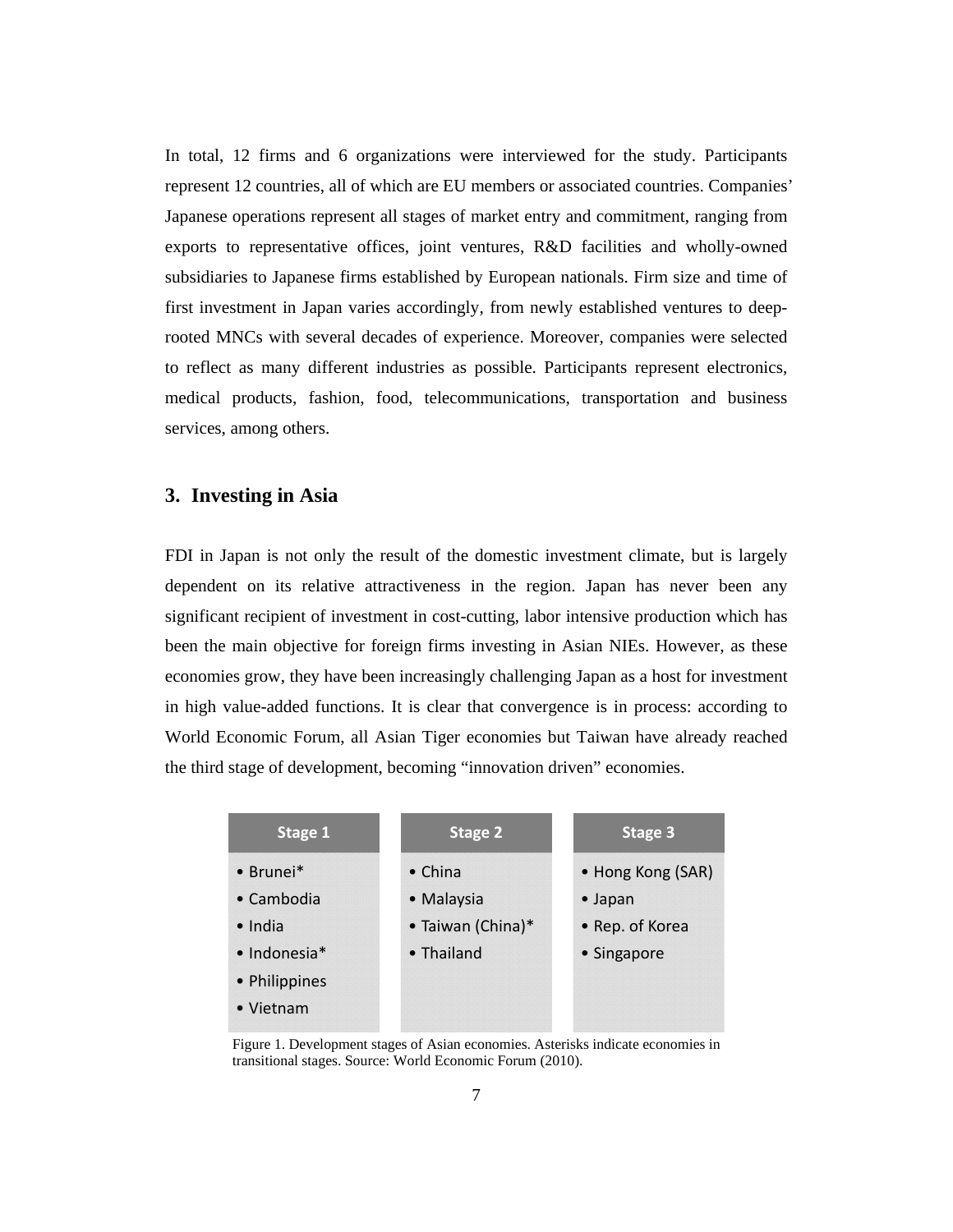The fact that firms think regionally when investing is clear: in recent years, a number of companies have chosen to close down their Japanese operations in favor of other Asian countries. 2008 saw Swiss pharmaceutical giant Novartis move its Japanese R&D center to Shanghai. The following year, P&G and Medtronic relocated their regional headquarters to Singapore, causing further concern that Japan may be losing out to the local competition (METI, 2010c). In order to find out about Japan's attractiveness among other Asian countries, the Japanese government has launched a number of surveys. The two main surveys, on which this section will be based, are the annual *Comparative Survey of Investment-Related Costs in Major Cities and Regions in Asia* and the *Japan Attractiveness Survey.* The two cover statistical data on business costs and investment attractiveness in the eyes of foreign companies, respectively.

#### **China getting increasing attention**

As can be seen from the table below, it is clear that China and its remarkable economic growth is gaining worldwide attention. In regard to labor intensive production facilities, China has long been foreign investors' host country of choice, primarily because of the low wage levels.

|                         | <b>Regional headquarters</b> |                  | <b>R&amp;D</b> center   |                    | <b>Logistics center</b> |                             | <b>Production center</b> |                             |
|-------------------------|------------------------------|------------------|-------------------------|--------------------|-------------------------|-----------------------------|--------------------------|-----------------------------|
| <b>Rank</b>             | 2007                         | 2009             | 2007                    | 2009               | 2007                    | 2009                        | 2007                     | 2009                        |
| $\mathbf{1}$            | Japan                        | China            | Japan                   | China              | China                   | China                       | China                    | China                       |
| $\overline{2}$          | Hong Kong:                   | Singapore        | China                   | <u>ين</u><br>Japan | Hong Kong               | Singapore                   | India                    | India                       |
| 3                       | China                        | Hong Kong        | India                   | India              | Japan                   | India                       |                          | Rep. of Korea Rep. of Korea |
| $\overline{\mathbf{4}}$ | Singapore                    | u<br>Japan       | Singapore               | Singapore          | Singapore               | Hong Kong                   | Hong Kong                | Hong Kong                   |
| 5                       | India                        | India            | Hong Kong               | Rep. of Korea      | India                   | Ć.<br>Japan                 | Japan                    | Singapore                   |
| 6                       | Rep. of<br>Korea             | Rep. of<br>Korea | Rep. of Korea Hong Kong |                    |                         | Rep. of Korea Rep. of Korea | Singapore                | л<br>Japan                  |

Table 1. Attractiveness of Asian economies by type of investment. Source: METI (2010d).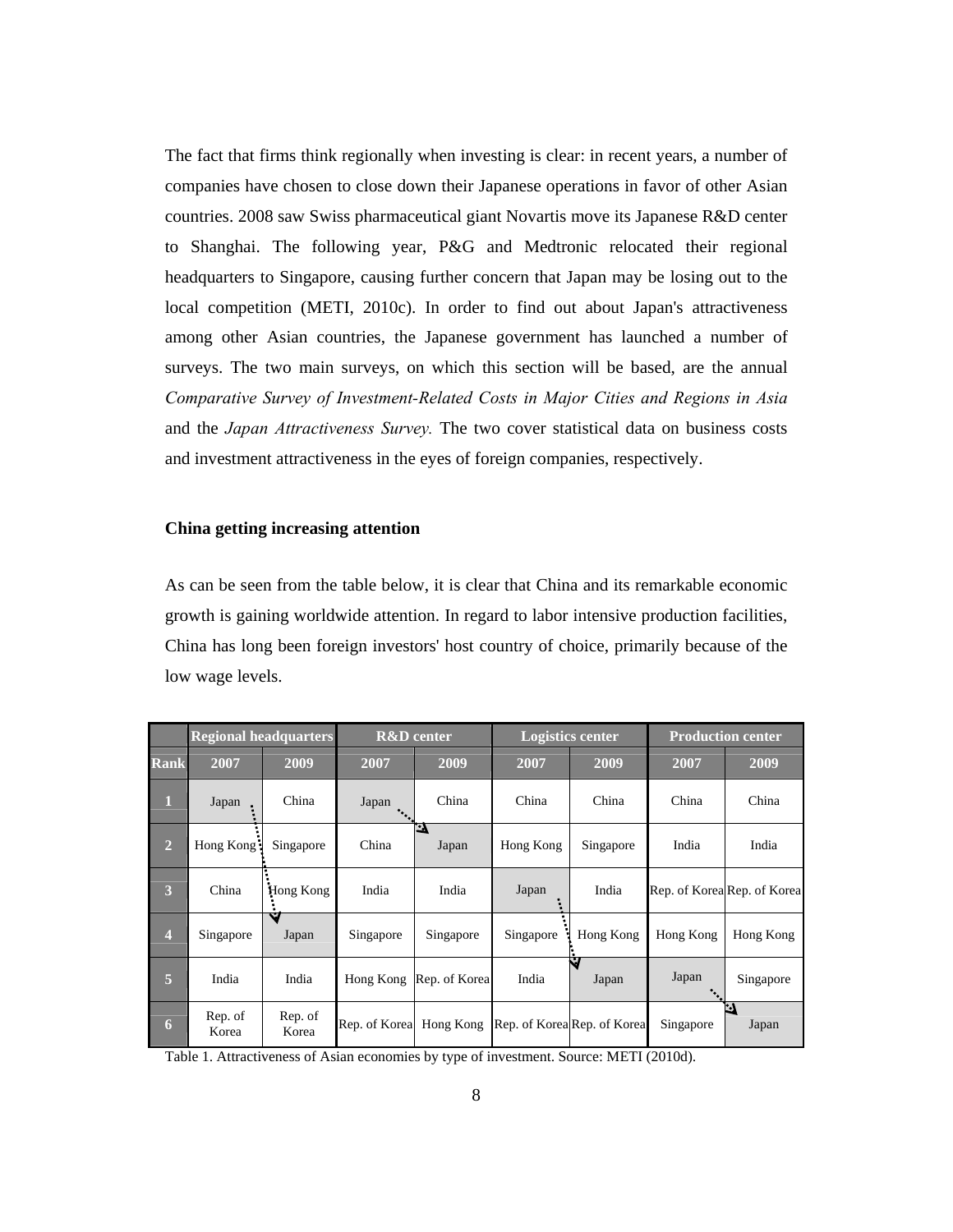The same rings true for logistics centers, which tend to be located in close proximity to production. However, in recent years, China has become the most attractive host for investments not only in production and logistics centers, but also in R&D and regional headquarters. Also, Japan has found itself surpassed by the financial centers of Singapore and Hong Kong (SAR) regarding attractiveness for regional headquarters.

#### **Tax levels**

One of the main reasons for choosing to invest in developing Asia, apart from low labor costs, is the competitiveness of corporate tax rates. Hong Kong (SAR), Singapore and more recently Taiwan (Province of China) could be regarded as tax havens with a corporate tax rate at 16.5-17 percent (OECD, 2011a). The Republic of Korea, China and the ASEAN countries have a corporate tax rate at 25 percent, while India has positioned itself higher, at 33 percent. Japan, however, has the highest corporate tax rate in the region at approximately 40 percent. In fact, it has the second highest corporate tax rate among OECD members, after the United States.

A number of Asian economies are offering a variety of incentives to sweeten the deal for prospective foreign investors. The Republic of Korea and Singapore both have subsidies as well as a preferential tax treatment to attract investors (METI, 2010c). While the Japanese government has offered practical help through its Investment Support Business Centers, preferential tax treatment has traditionally been in the hands of local governments.

#### **Increasing business costs in developing Asia**

As explained above, the undisputed main reason for investing in developing Asia is to benefit from lower operational business costs. However, one inevitable result of economic development is increasing business costs, not the least by higher wage levels. Asian NIEs are no exception to this rule, as real wages for manufacturing workers are increasing by over 10 percent per year (Chow, 2011). Indian wages are growing at an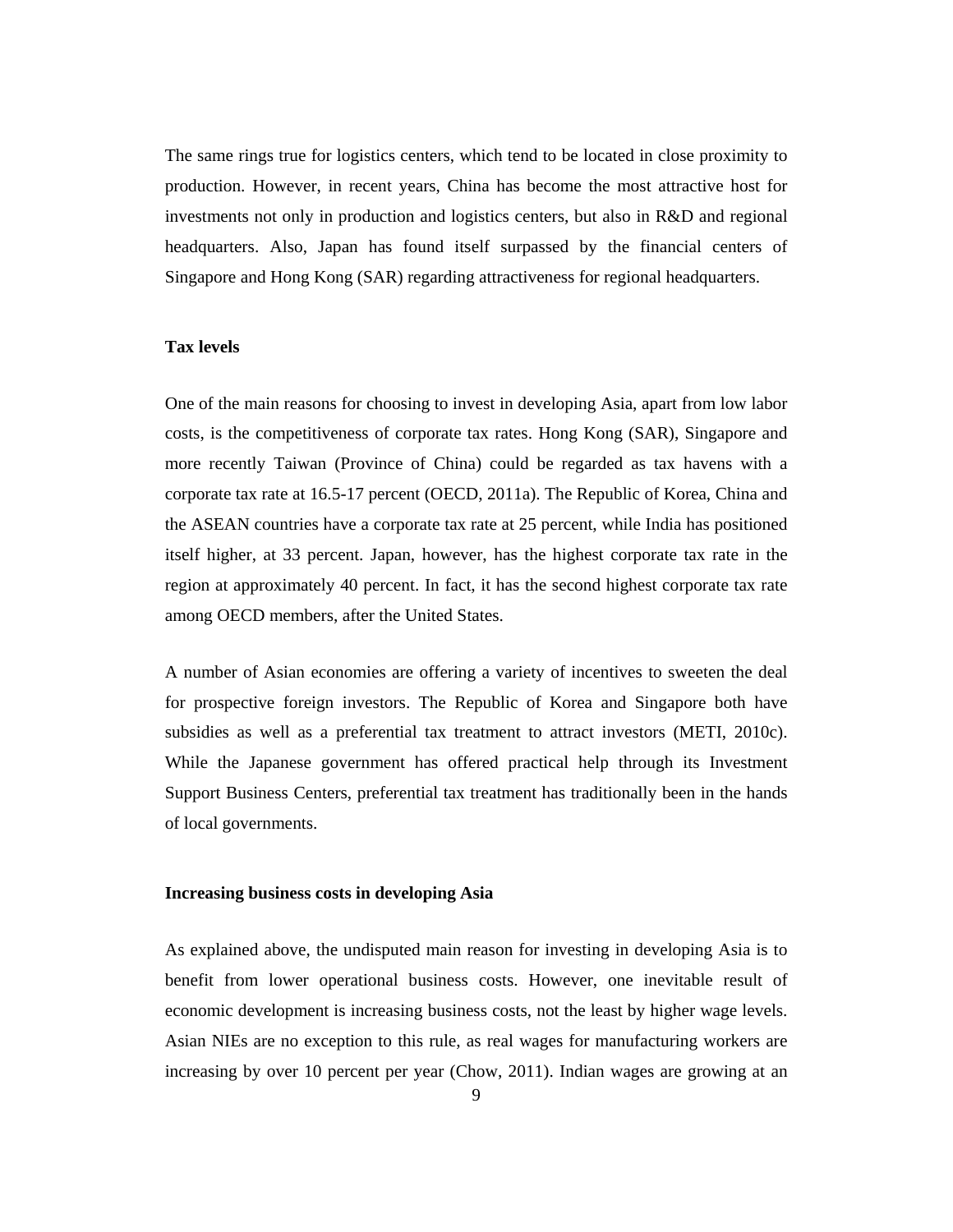even more rapid pace, and the same trend can be seen in ASEAN member states (JETRO, 2010a).

History tells that investment driven by low wages tends to be fickle and move as soon as wages rise. Also, foreign investment in labor intensive, low value added production rarely results in the desired technology transfers and knowledge spillovers that developing economies seek when attracting foreign investment. Therefore, it is unclear how desirable investment driven largely by low wages is in the long run.

Moreover, land prices are on the rise all across developing Asia. In the 2010 JETRO survey on business costs in Asian cities, Yokohama was found to have lower housing costs than 12 of the 29 targeted cities<sup>3</sup>. This rampant rise in housing prices is a tell-tale sign of speculation and expectations on these economies, which may or may not be realized.

# **4. The March 11 Tohoku earthquake and tsunami**

The Tohoku earthquake of March 11, 2011 was the most powerful earthquake in Japanese history and, coupled with the resulting tsunami, the country's most severe disaster of the post-war era. Moreover, it led to the Fukushima nuclear crisis which is yet to be fully resolved and may alter the views of the general public on nuclear power worldwide.

#### **Humanitarian and infrastructure damages**

 $\overline{a}$ 

The disaster led to a casualty toll of more than 20,000 and approximately 300,000 refugees in the affected regions (National Police Agency, 2011). Damages on electrical

<sup>&</sup>lt;sup>3</sup> Cities with higher housing costs than Yokohama: Beijing, Shanghai, Guangzhou, Dalian, Shenyang, Singapore, Jakarta, Hanoi, Ho Chi Minh, New Delhi, Mumbai, and Karachi.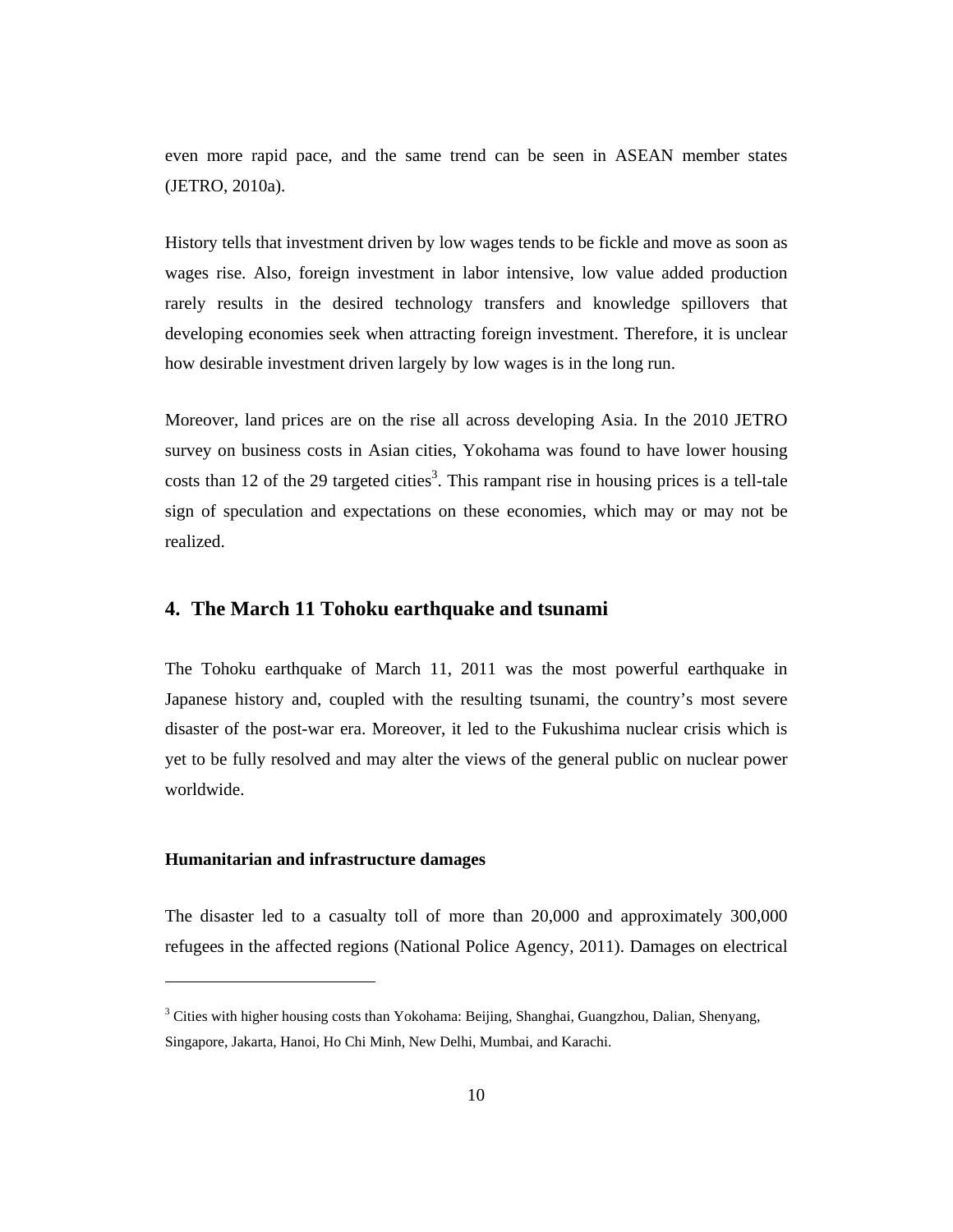infrastructure left 4.4 million households without electricity, and a reduced supply of electricity forced electric utilities to implement planned blackouts. However, recuperation efforts and voluntary reduced electricity use alleviated the need for blackouts. Also, ten days after the earthquake, electricity had been restored to 94 percent of all households that initially lost electricity. New homes were provided for two-thirds of all displaced during the first three months following the disaster.

#### **Economic impact**

The earthquake and tsunami led to considerable damage on social infrastructure, housing and private firms' fixed capital. On the day after the earthquake, the Government of Japan estimated the direct material damages at 3-5 percent of GDP (OECD, 2011a). The Bank of Japan was not late to react and downgraded its assessment of the affected regions, while injecting 15 trillion yen as an emergency measure to ensure financial stability.

The northern Tohoku region, which was most heavily affected by the disaster, accounts for approximately 8 percent of Japan's GDP and a large number of factories were completely or partially destroyed by the earthquake and tsunami. Three months after the disaster, 30 firms in the directly affected areas had been forced into bankruptcy, and an additional 179 Japanese companies cited the earthquake as the main reason for their closing down.

#### **Reconstruction and recuperation**

While it is still too early to tell whether the measures taken are sufficient and how well the reconstruction process will progress, previous experience of similar disasters in developed countries inspires hope. The Northridge earthquake in 1994 and the Kobe earthquake the following year were both followed by a drop in industrial production, only for the local economies to rebound when reconstruction picked up speed and consumers started to replace their lost property.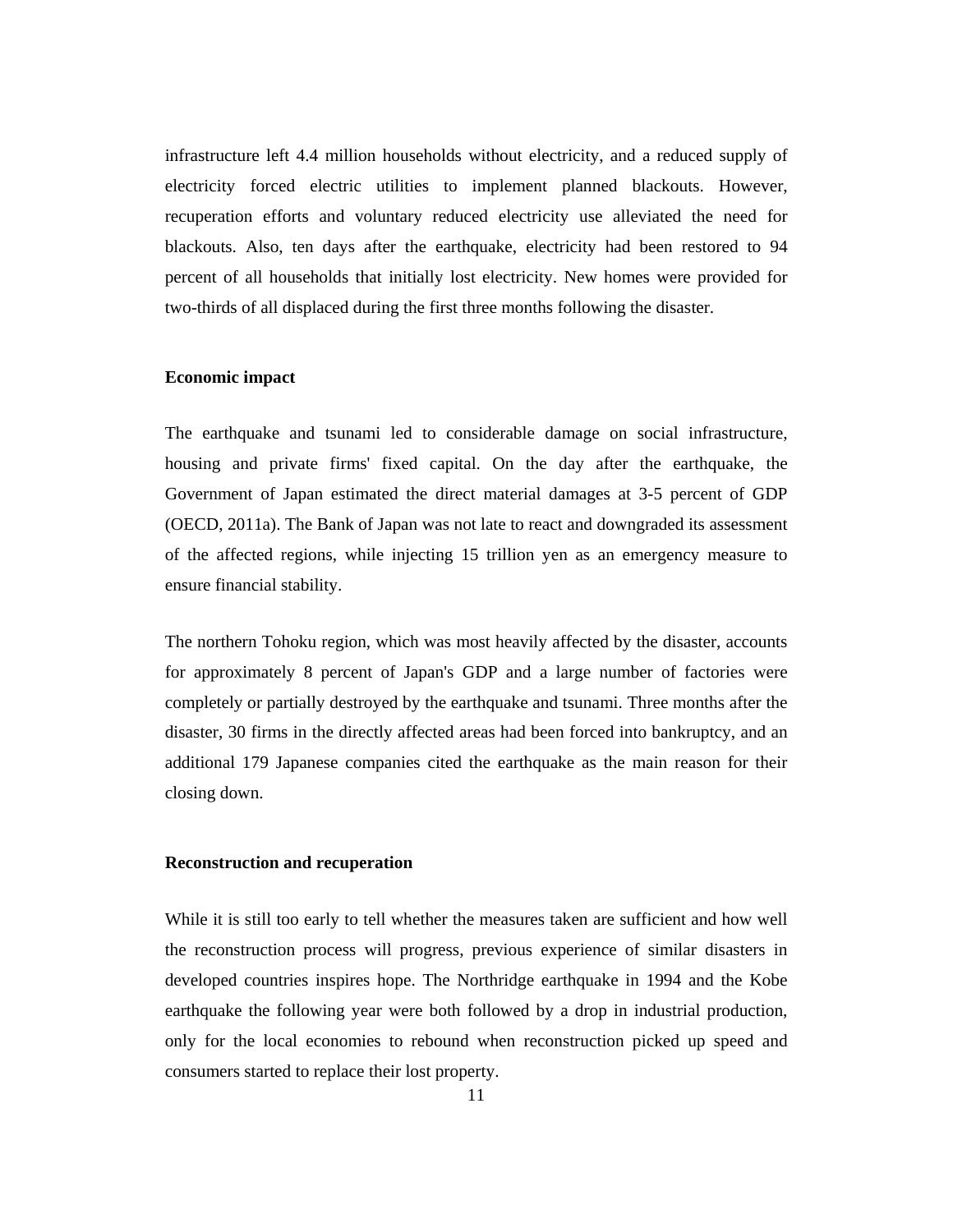# **B. Inward foreign direct investment in Japan**

The following chapter will present an overview of inward foreign direct investment in Japan. After explaining historical developments and Japan's evolving attitude toward foreign investment, a summary of recent initiatives that have been taken to increase Japan's attractiveness as an FDI host will be presented.

## **1. Chronology of inward FDI**

#### **Traditionally low levels of inward FDI**

Japan has a long history of regulating trade and investment in the country. Following the Meiji Restoration (1868), after which the country committed to trade liberalization and as a result quickly industrialized, foreign investment remained negligible. Instead, technology was acquired through visiting engineers and licensing contracts (Fukao & Amano, 2003). This development did not change dramatically after WWII, when the Foreign Exchange and Foreign Trade Act was more or less offset by a licensing system that, by allocating foreign exchange, continued to limit inward FDI.

The accession of Japan to the OECD in 1964 marked another opportunity for increased inflows of FDI. Capital liberalization was dealt with in a six-year program, which theoretically paved the way for foreign investors. However, Japanese companies took protectionist measures by setting up cross-shareholding schemes in order to avoid mergers, acquisitions and buyouts by foreign firms (Sakamoto, 1989). Especially in industries where domestic companies had not yet become internationally competitive, investment was efficiently delayed or obstructed (Fukao & Amano, 2003).

Japan's catching-up in manufacturing continued, and by 1980 most domestic industries were competitive enough not only to hold their ground at home but also to gain market shares abroad. During the 1980s, further FDI liberalization was realized and while there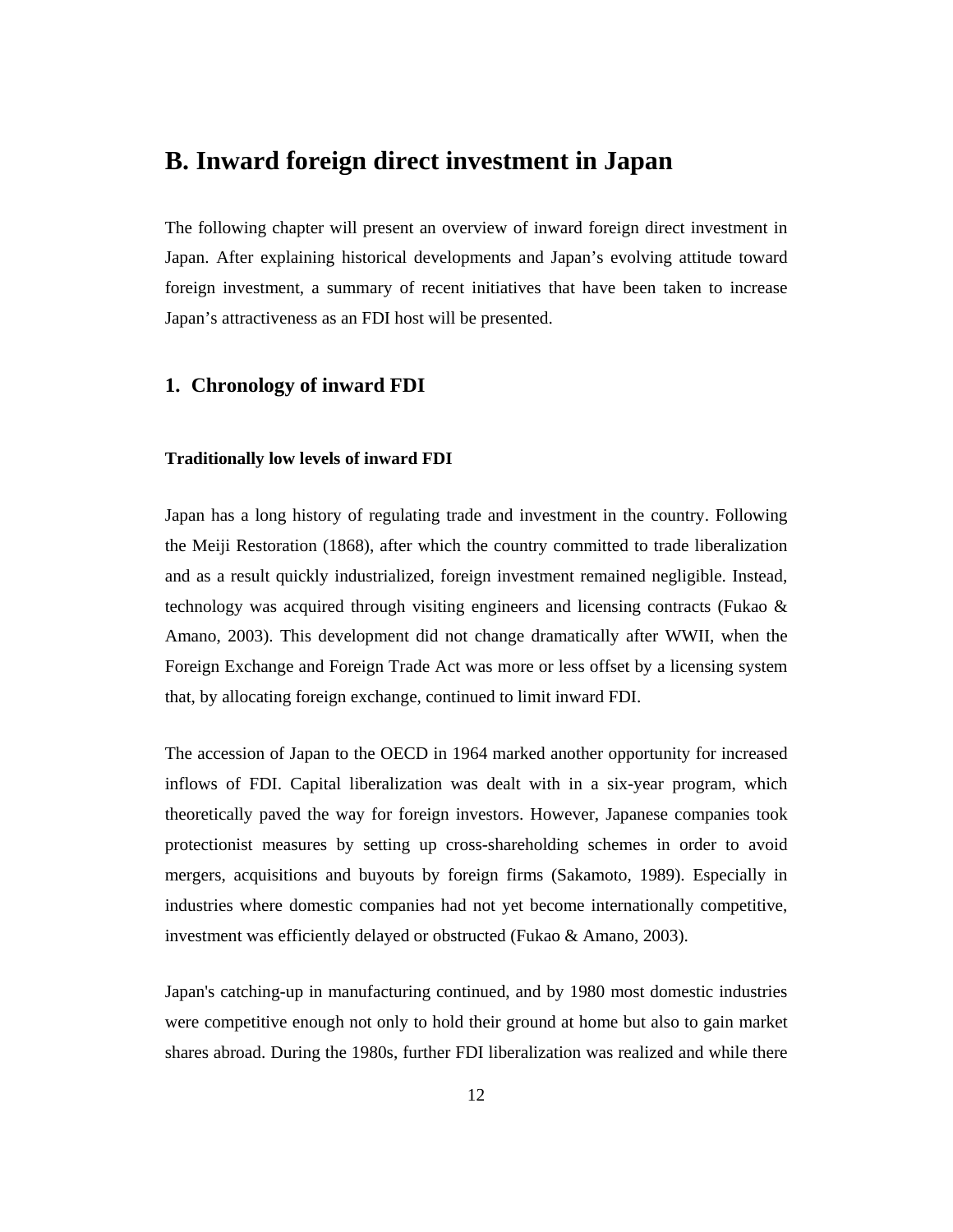was a marked increase in investments, especially in wholly foreign-owned subsidiaries, many foreign investors were still encountering difficulties when taking on the Japanese market. Facing fierce competition in manufacturing, foreign investment turned to the non-manufacturing sector which overtook manufacturing as an FDI destination in 1989 (JETRO, 2011b).

#### **The burst of the bubble as a turning point**

The burst of the bubble economy in the early 1990's led not only to low growth and what would become known as the "lost decade", but also to positive developments for inward FDI. Many Japanese firms, including large financial institutions, were forced to file for bankruptcy or make redundancies, resulting in increased labor market liquidity. This was welcomed by foreign investors, who had had difficulties in recruiting highlyskilled Japanese employees because of the life employment system (EU-Japan Centre for Industrial Cooperation, 2010a). Moreover, the Japanese financial "big bang" of the early 2000's, with widespread deregulation of not only the finance sector but also telecommunications, services and retail, opened the door for further inward FDI (Fukao & Amano, 2003).

#### **Proactive FDI promotion during the past decade**

The wake of the burst bubble also gave birth to active FDI promotion in Japan. 1994 saw the establishment of the Japan Investment Council (JIC), which was comprised of not only Japanese officials but also representatives from Europe (EBC) as well as the US (ACCJ). Five years after its establishment, JIC formulated seven recommendations for inward FDI promotion. These recommendations dealt with measures necessary to establish an FDI-friendly climate, and further deregulation followed. In 2003, the JIC announced its goal to double Japan's inward FDI stock in the five-year period between 2001 and 2006 (Copenhagen Economics, 2009). In order to facilitate for foreign companies to enter and invest in the Japanese market, the Japan External Trade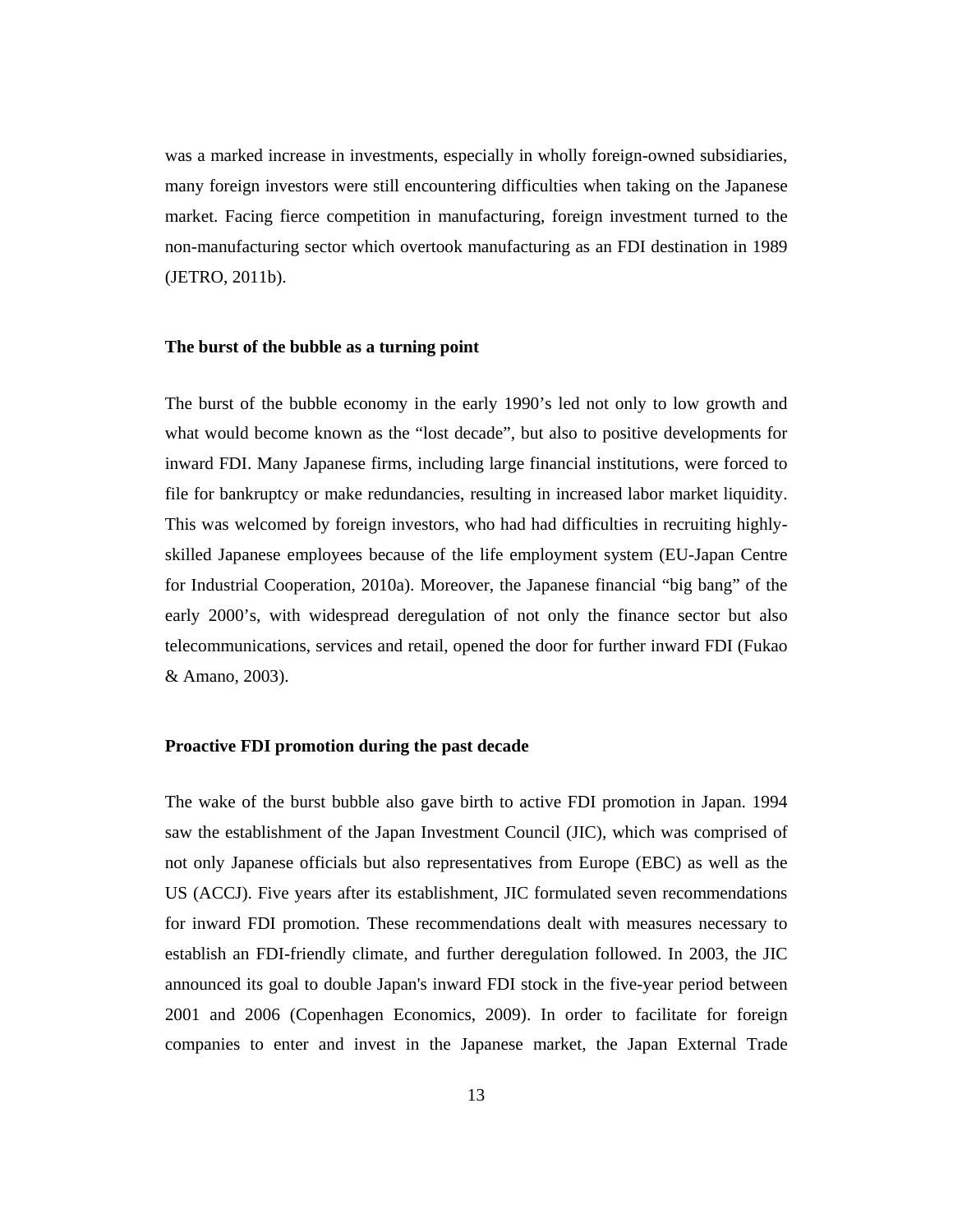Organization (JETRO) changed its focus during the early 2000's from supporting Japanese exports to promoting inward FDI in Japan. Among other measures, Invest Japan Business Support Centers were set up in six locations. Each year, over 1000 foreign companies - of which two-thirds are contacted by JETRO - make use of these offices' consulting services and temporary office space to get their Japanese operations started (EU-Japan Centre for Industrial Cooperation, 2010a).

Subsequently, the JIC objective of doubling Japan's inward FDI stock was realized in 2006. Its next goal was more ambitious: to double the relation of the inward FDI stock to GDP by 2010. As can be seen in the figure below, the stock grew rapidly, surpassing the target value before the 2008 global financial crisis, which slowed down investments not only in Japan but worldwide.



Figure 2. Inward foreign direct investment stock of Japan and JIC target values. Sources: UNCTAD (2011); JETRO (2011b).

#### **2. Recent initiatives to attract inward FDI**

FDI promotion in Japan has been for a long period in the hands of prefectures and municipalities. Howver, in the past few years, the Government of Japan has shown increased commitment to attract inward FDI on the national level and drafted a number of measures. This section is not exhaustive and should be seen as a summary of a selection of measures that are happening during the time of writing of this report. For up-to-date details regarding each initiative, please consult with the JETRO website.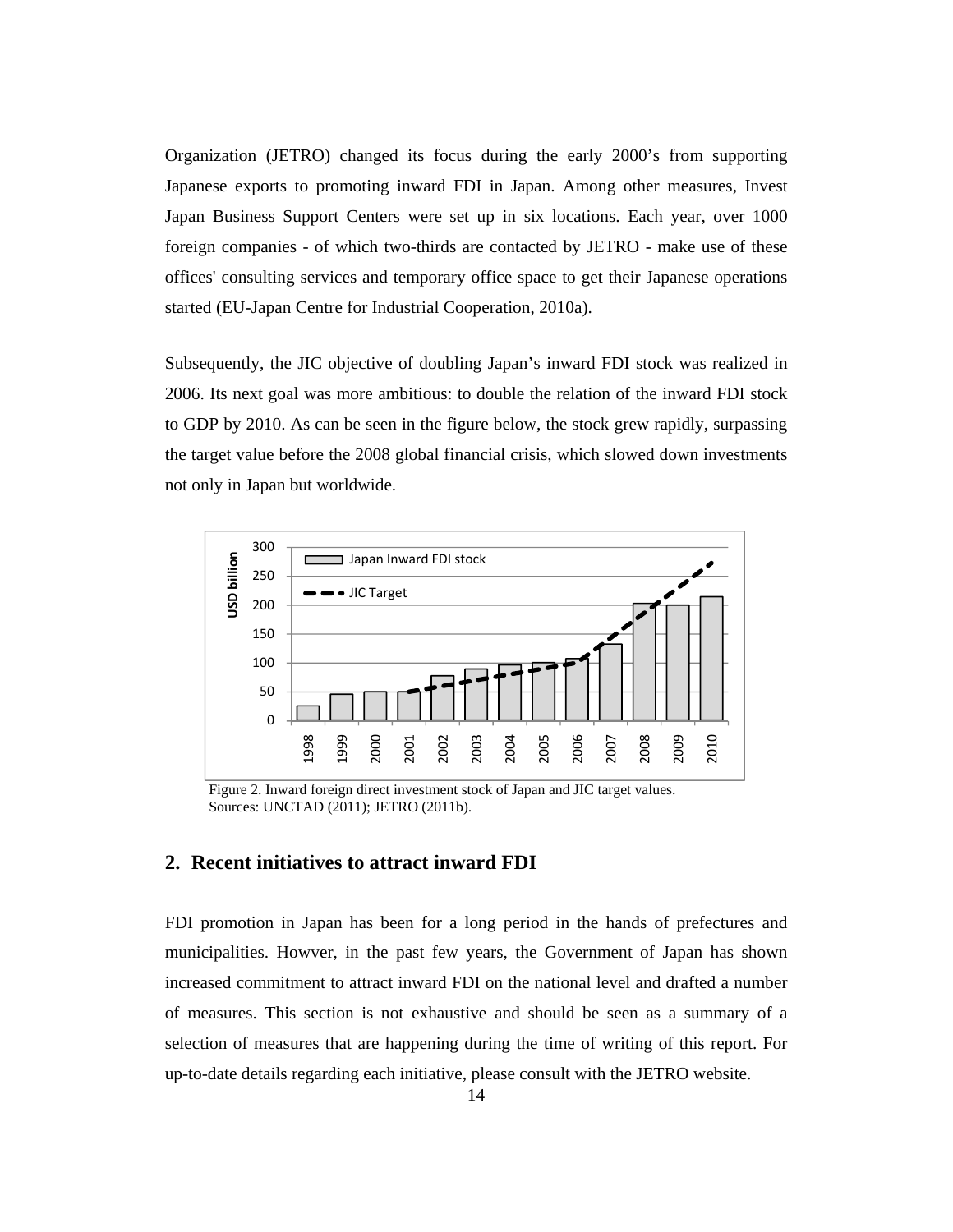#### **Five Recommendations Toward the Drastic Expansion of FDI in Japan**

In 2008, the JIC was succeeded by the Expert Committee on FDI. The same year, five recommendations were formulated that would set the stage for coming FDI promotion activities in Japan:

- Enhancement of system toward the facilitation of M&As
- Comprehensive studies on Foreign Direct Investment regulations
- Establishment of priority strategies by sector
- Reduction of business costs and improvement of system transparency
- Regional revitalization by foreign capital, strengthening of appeal that foreign capital is welcome, etc.

Table 2. Five Recommendations Toward the Drastic Expansion of FDI in Japan. Source: Invest Japan (2008a).

While the aforementioned seven recommendations put forth by the JIC in 1999 dealt mainly with consolidating the business environment by revising laws and regulations, the current agenda is focused on actual FDI attraction. The recommendations are accompanied by a 91-point action plan, detailing the necessary actions to attract and keep foreign direct investment (Invest Japan, 2008b).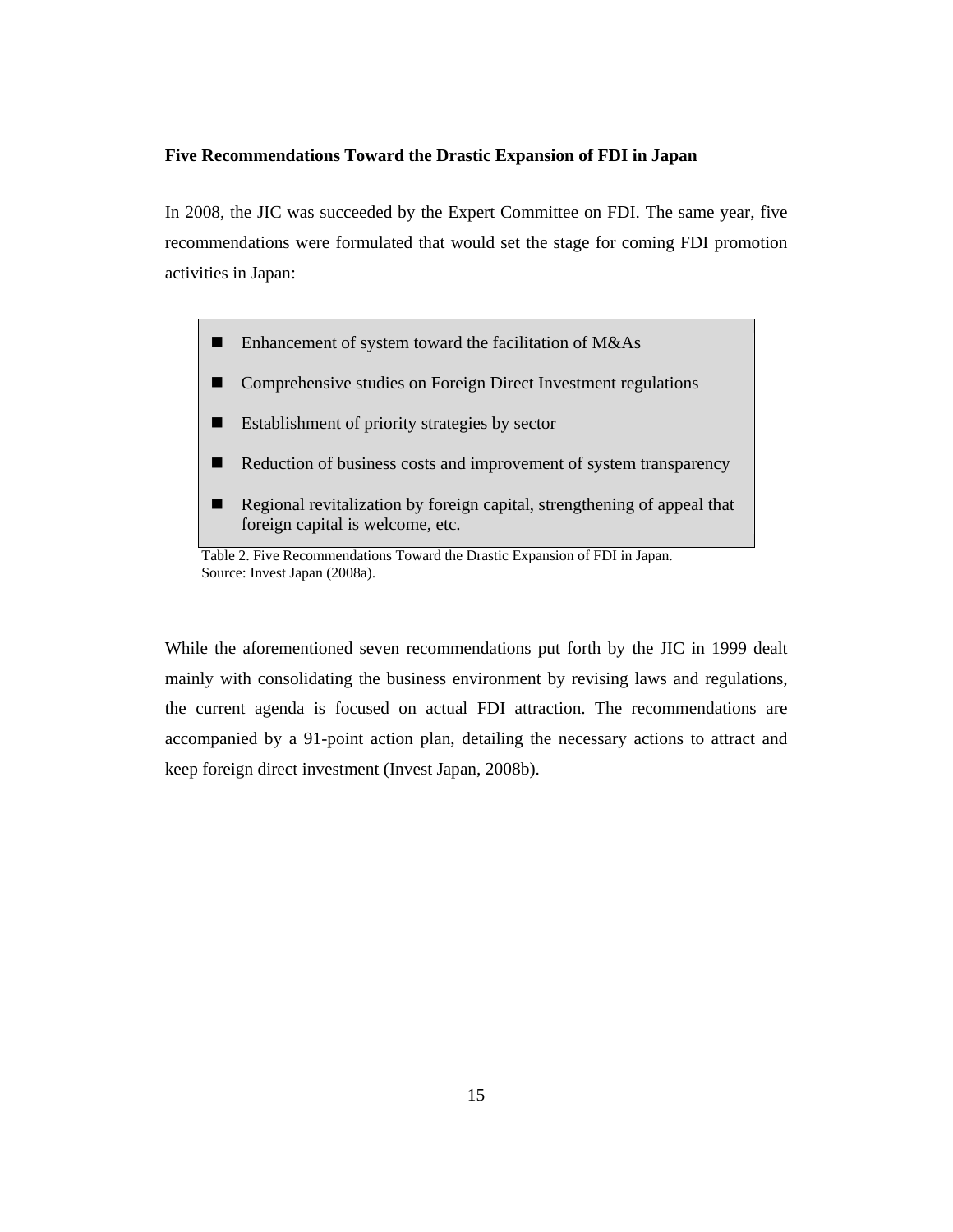#### **Inward Investment Promotion Program**

In August 2010, newly appointed Prime Minister Naoto Kan directed METI to draft a program for promoting inward FDI and creating new jobs (METI, 2010c). The result was the Inward Investment Promotion Program, which consists of the following four points:

- Establishment of a "Regional Headquarters for Inward Investment Promotion"
- **Establishment of the "Factory Location Consulting"** Desk"
- Nationwide Application of Best Practices
- $\blacksquare$  "Pro-growth" Reform of Location Regulations

Table 3. Inward Investment Promotion Program. Source: METI (2010c).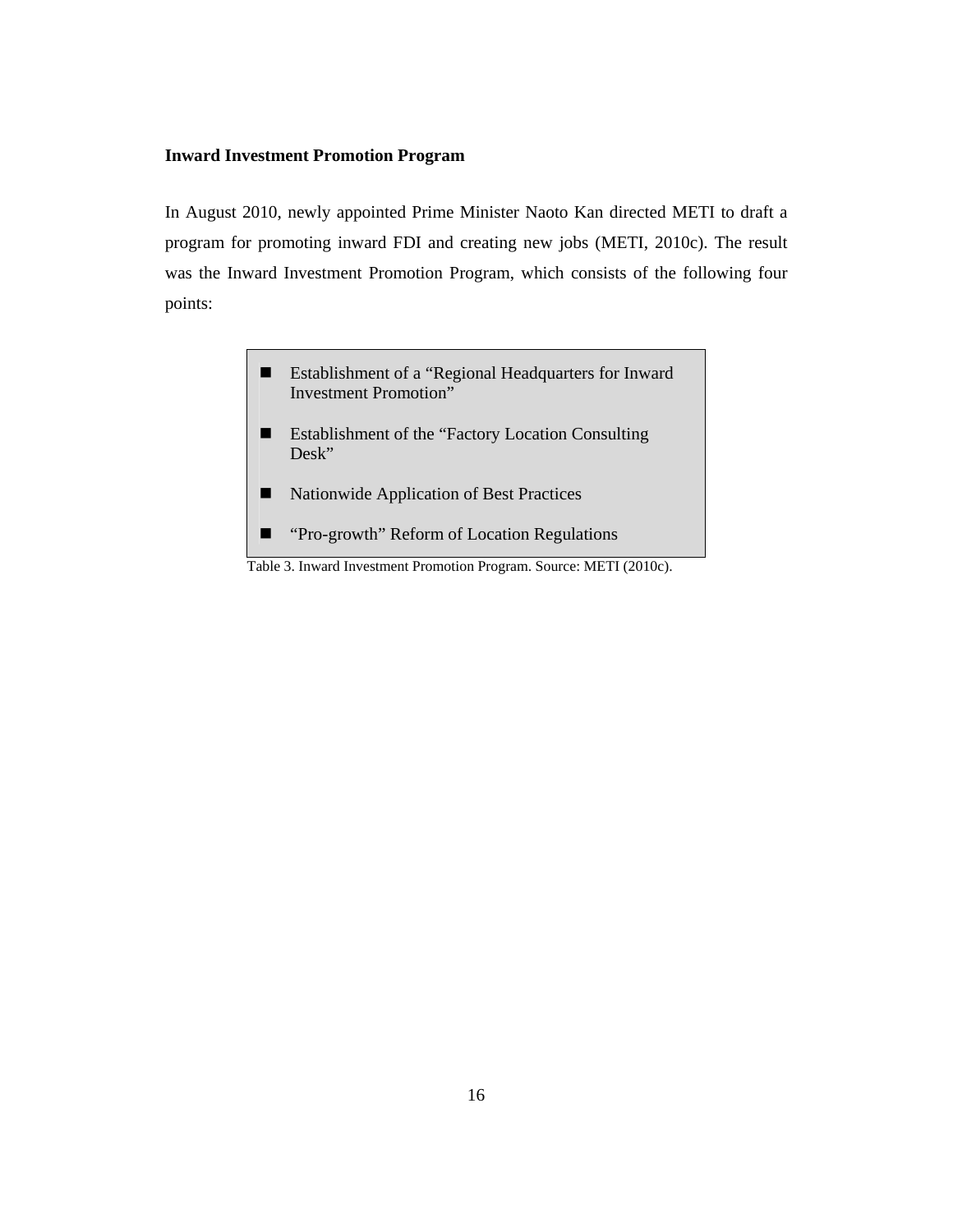#### **Subsidy Program for Projects Promoting Asian Site Location in Japan**

One of the tasks above was addressed by the 2010-2011 Subsidy Program for Projects Promoting Asian Site Location in Japan, which is geared toward localization of foreign companies' regional HQ and R&D sites (JETRO, 2010a). The two different functions are defined as follows:

- **Asian HQ:** Deploying skilled personnel and making business decisions for the Asia region with regard to marketing, corporate planning, sales, distribution, R&D and other functions.
- **R&D base:** Utilizing innovative technology and skilled personnel to carry out R&D, or developing innovative technology and products for the global market through collaboration with Japanese universities, SMEs, etc.

Table 4. Definitions of Asian HQ and R&D base to be used in the Subsidy Program for Projects Promoting Asian Lite Location in Japan. Source: JETRO (2010a).

Foreign companies that fulfill the requirements are to apply to the program. Applications are then screened by JETRO who ultimately decides which companies may take part in the subsidy program. Accepted firms receive a number of benefits, including the following:

- A 20 percent corporate income tax deduction for five years
- **Preferential income tax: Same tax treatment for stock options from the** foreign parent company as given to those from Japanese companies
- SME patent fees reduced by half for certified R&D operations
- Expedited immigration procedures
- **Faster investment procedures: Halving of the inactive period**
- **Financing support by the Small and Medium Business Investment**  $\&$ Consultation Co.
- Shorter statutory inaction period (from 30 days to 2 weeks) after prior application for inward direct investment

Table 5. Subsidy Program for Projects Promoting Asian Site Location in Japan. Source: JETRO (2010a).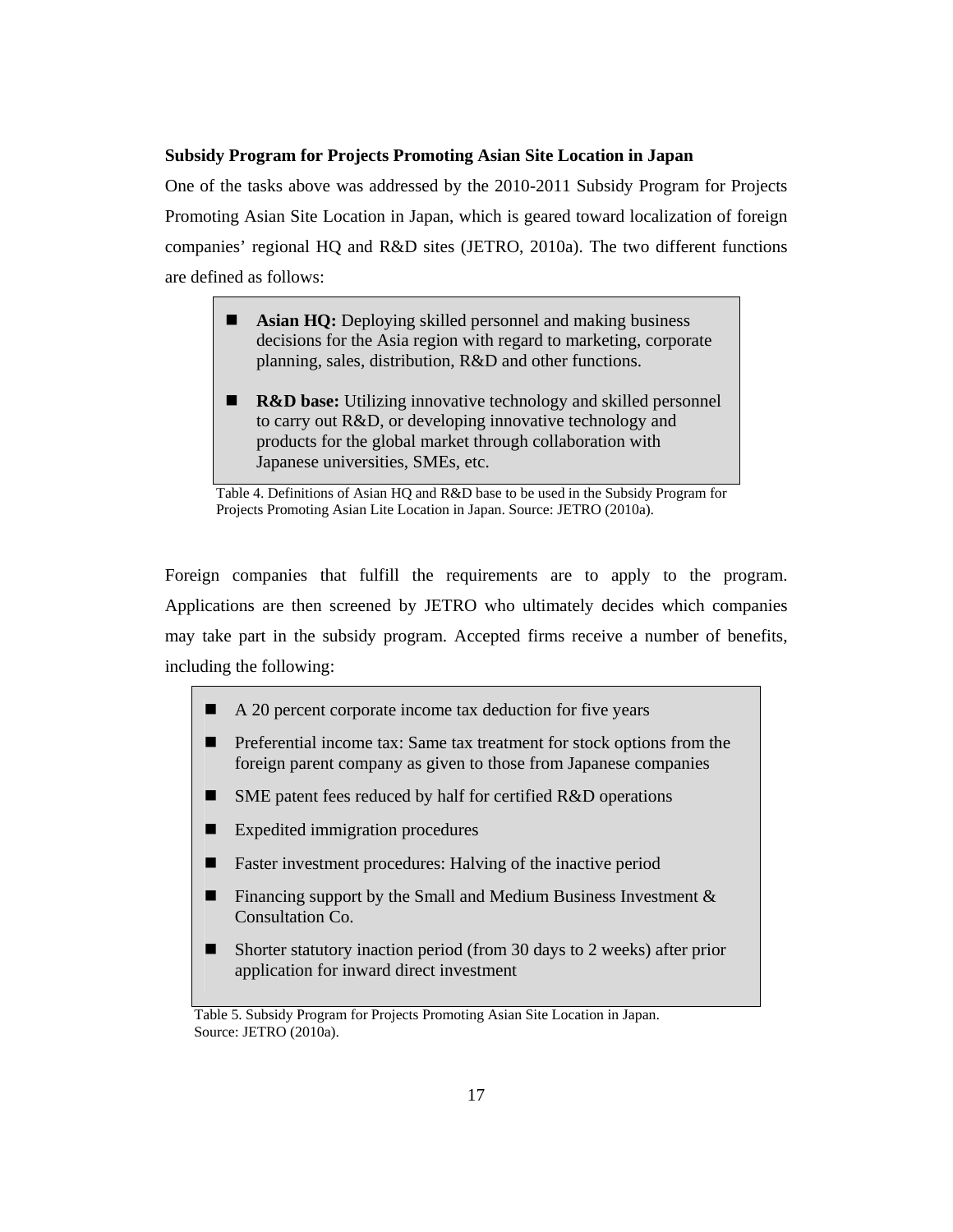#### **Comprehensive Special Zones**

Another recent initiative is the Comprehensive Special Zones, which was presented in December 2010 and passed the Diet in June 2011. Two different zone types have been proposed: (1) one in each prefecture for rural revitalization and (2) Zones for International Strategy (JETRO, 2010b). The main objective for the latter is to offset the "hollowing out" of the Japanese economy by attracting foreign investment and strengthen the international competitiveness of Japanese companies. Among the incentives offered will be:

- Corporate income deductions, enabling corporate income tax deductions of 20%
- Investment tax credits or special depreciation when acquiring assets such as machinery and buildings
- Special depreciation ratio:  $50\%$  of acquisition price (25% for buildings)
- Tax credit ratio: 15% of acquisition price (8% for buildings)
- Credit surplus carryover limit: 1 year

Table 6. Comprehensive Special Zones. Source: JETRO (2010b).

#### **Immigration system reform**

Several changes to the Japanese immigration system are planned to take effect in the coming years. The New Immigration Control Act will be enforced by July 2012, leading to an overall liberalization of the immigration system (EU-Japan Centre for Industrial Cooperation, 2010b). Among the changes is an extension of the maximum period of stay from 3 years to 5 years, no more need for a re-entry permission when re-entering Japan within one year from departure and an abolition of the current Alien Registration Card, which will be replaced by a Residence Card.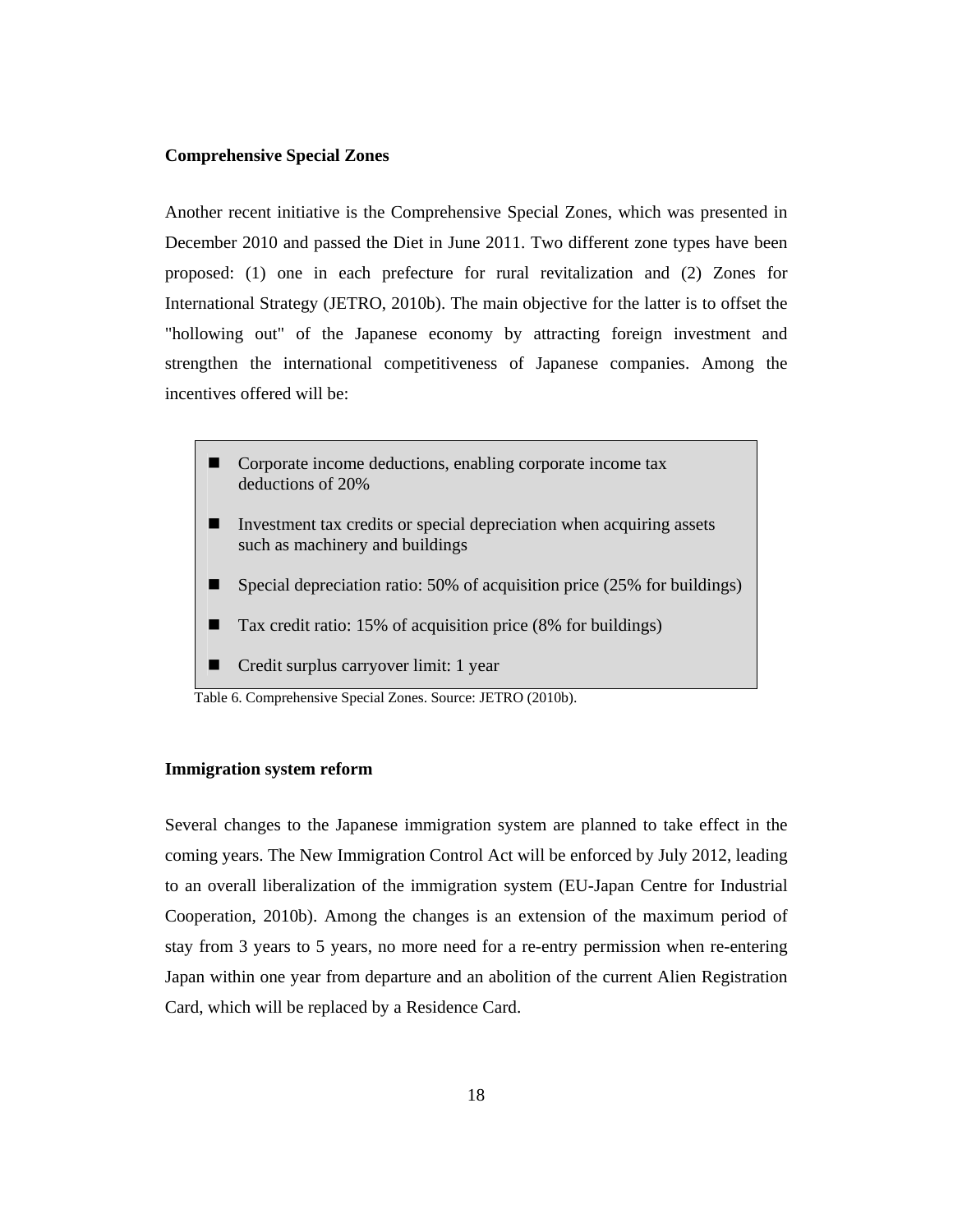Moreover, a point system for immigrants has been proposed by a special committee (Cabinet Secretariat, 2009). The general idea behind the system is that points will be awarded for immigrants based on a set of different criteria, including educational background, work experience, salary and Japanese language skills. High-scoring individuals will then enjoy expedited immigration procedures when entering the country.

#### **Corporate tax cut**

As explained in the section on regional competition, the corporate tax in Japan is considerably higher than elsewhere in the region. The Government, aware of the implications regarding Japan's FDI attractiveness, has proposed a corporate tax cut of five percentage points for 2011 (METI, 2010e).

Ernst & Young (2011) considers this decision as a bold move, considering the recent 95 percent dividend exemption which would further heighten the attractiveness of Japan. Moreover, lowering taxes while running a budget deficit shows firm determination to promote inward FDI. Needless to say, a decrease in the corporate income tax rate would also lighten the tax burden of Japanese companies.

#### **EU-Japan cooperation**

In addition to domestic initiatives, measures are also being taken on bilateral as well as on multilateral bases. Most importantly for EU-Japan relations, in May 2011, an agreement was signed to commence a scoping study of a long-awaited Free Trade Agreement that would boost trade and investment flows in both directions (Council of the European Union, 2011). While negotiations will take years, hopes are high and the experiences of the Japan-Switzerland FTA of 2009 as well as the EU-Republic of Korea FTA of 2011 could help in the negotiations.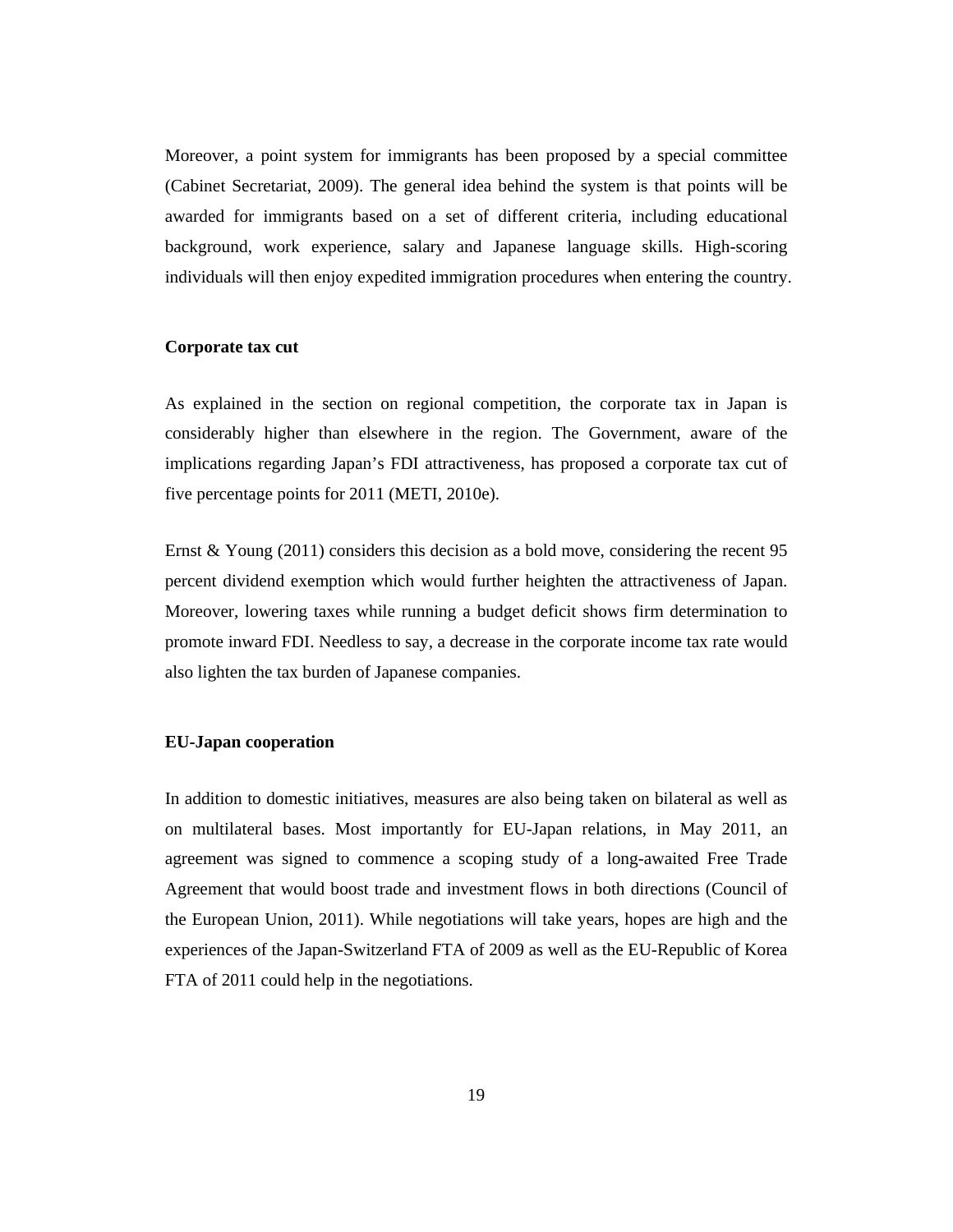# **C. Findings**

In this chapter, primary information gathered in the interviews will be presented alongside relevant secondary information. Since the interviews were semi-structured and aimed at probing for qualitative data based on each interviewee's experiences, the results have not been quantified.

In total, 12 firms and 6 organizations were interviewed for the study. Participants represent 12 countries, all of which are EU members or associated countries. Companies' Japanese operations represent all stages of market entry and commitment, and vary in size as well as time of first investment. Moreover, companies were selected to reflect as many different industries as possible.

## **1. Investment drivers**

#### **Market**

The respondents to the study all agreed that the main reason for European companies to invest in Japan is the lucrative market. While accounting for only 3 percent of Asia's population, approximately half of the regional retail demand can be found in Japan (JETRO, 2009b). Moreover, it has to be remembered that Japan's export propensity, i.e. its reliance on foreign markets, is modest at approximately 15 percent (World Bank, 2011; UNCTAD, 2011). While Japanese companies have become famous for exporting standardized products such as electronics and cars all over the world, Japanese growth has, by a large part, been driven by the domestic market.

The Japanese market is not only large but also sophisticated. Several participants from widely different industries referred to the Japanese market as a starting point for global trends. Customer attention - or customer innovation - is high in Japan, and provides valuable input for foreign companies to learn and improve their products or services.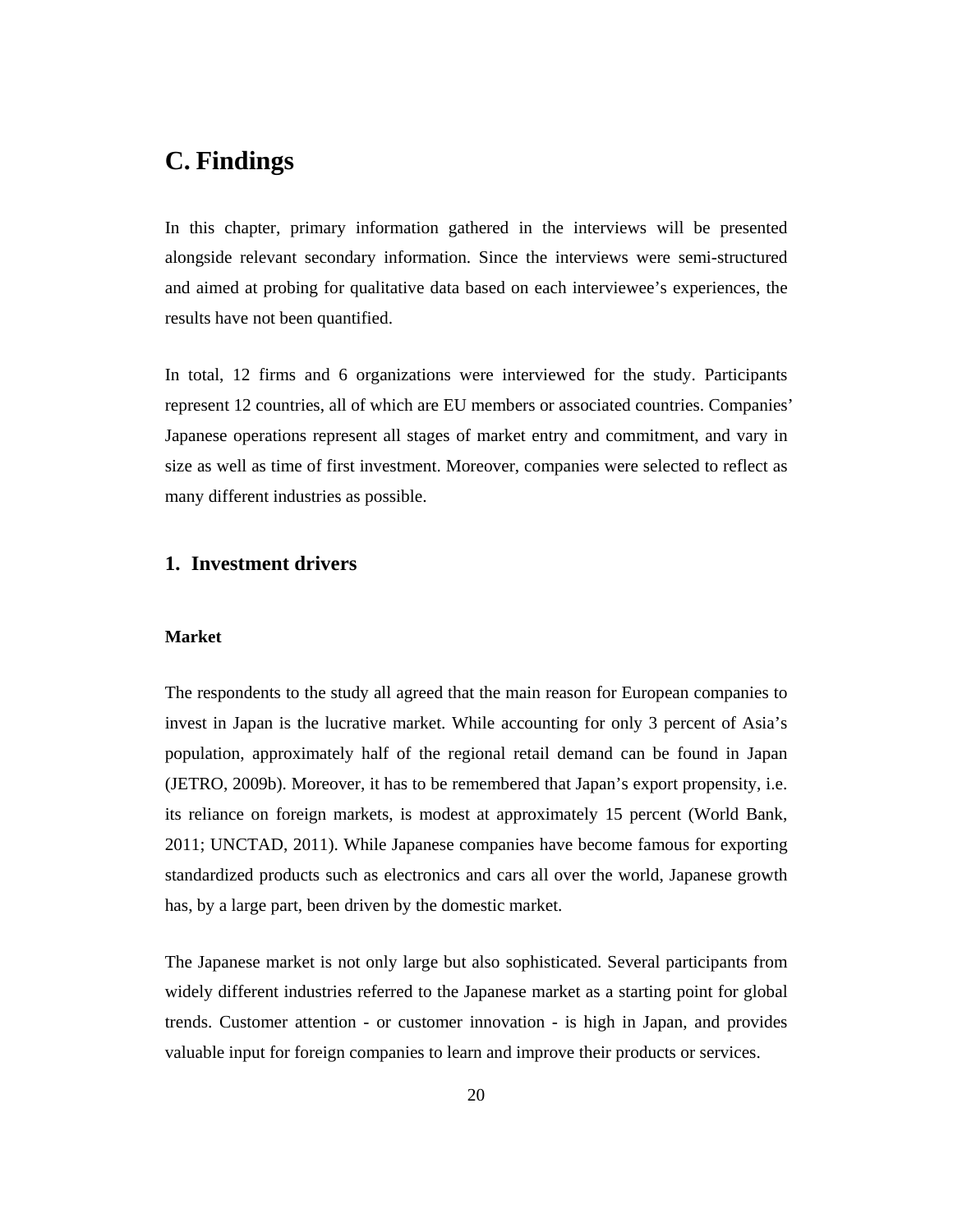The Japanese consumer has traditionally had different demands than the average European consumer, making it necessary to heavily adapt products geared toward the Japanese market. Moreover, there have been signs of the "Not Invented Here" syndrome, in which consumers avoid foreign products. However, this has not been a major problem for European companies, since "made in Europe" is seen as a seal of quality. Also, there are signs that convergence in consumer behavior is taking place. Salsberg (2010) highlights four different trends that are currently shaping the mindset of the Japanese consumer:

 $\blacksquare$  Hunting for value

- **Spending more time at home**
- Buying products differently (less in department stores, farther from home and on the Internet)
- Being health- and environmentally-conscious

These developments are bringing the Japanese consumer closer to foreign firms' offerings and there are clear examples of companies that have benefitted from these changes. After a foray in the 1970's which ended in a withdrawal from the Japanese market, furniture giant IKEA made a second try in 2006 and was welcomed by the new, value-conscious Japanese consumer who spends more time at home, resulting in an increasing interest in affordable furniture.

The changing mindset of Japanese consumers is leading to growth in so far underdeveloped markets. One respondent in the organic food business mentioned that the company is doubling in revenue each year as the market is growing. Also, certain business services are showing large potential as Japanese companies divest non-core operations - one participant mentioned that one main obstacle in making business in Japan was finding experienced Japanese staff, because of the lack of local competition.

Table 7. Changes in Japanese consumption behavior. Source: Salsberg (2010).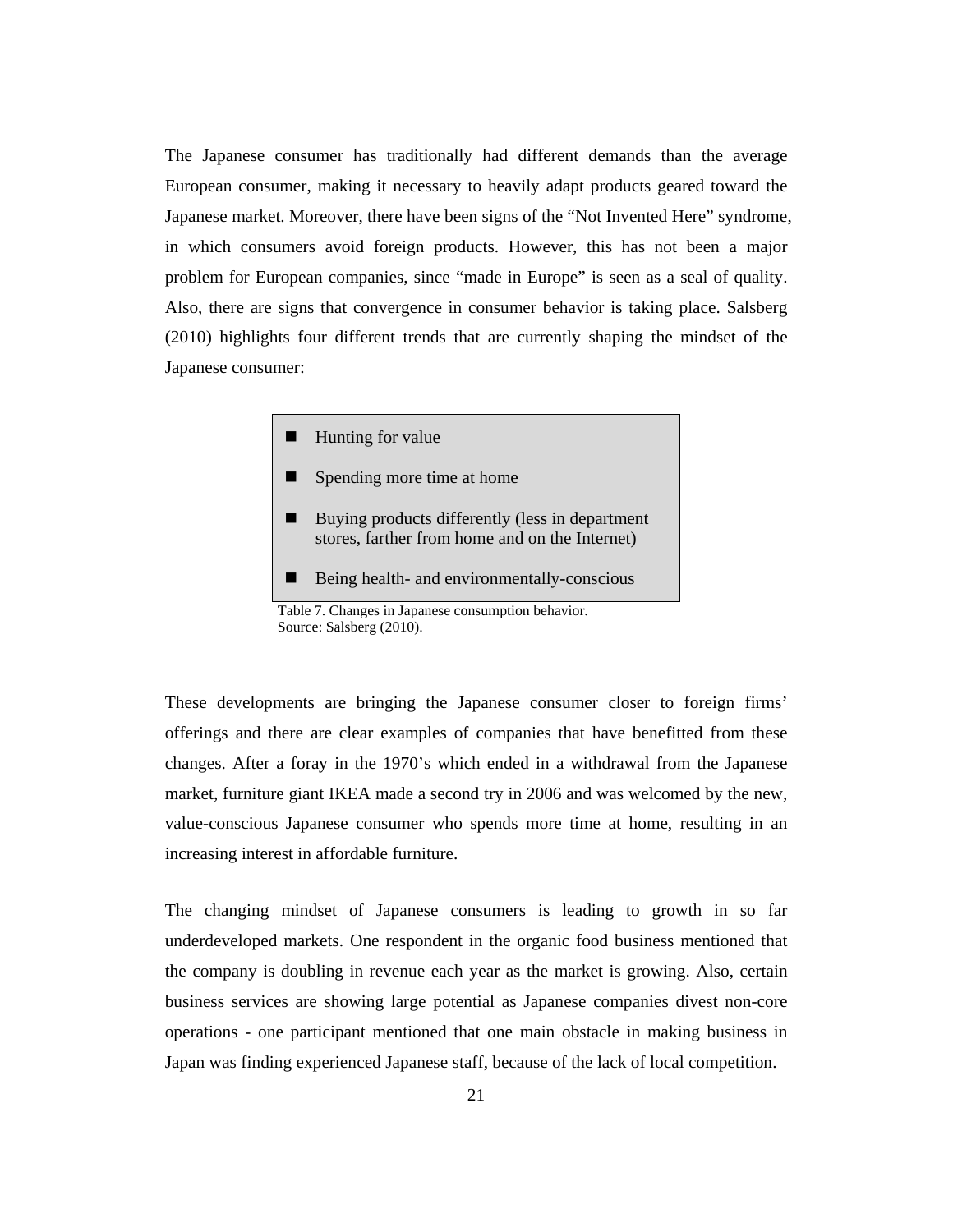Moreover, Japan's ageing population is leading to a growing market for the elderly. This is not limited to medical services, since the country's healthcare is of a good standard and Japanese consumers are expected to live an active life for decades after retirement. While an ageing society is a serious issue in macroeconomic terms, it provides an opportunity for foreign firms to get a look at how the demands of an aged society look like, and prepare for when other markets' demographics reach the same stage.

#### **Business and industry**

Attention to details is not only on the consumer side but also extends to industry. Japanese companies have become renowned for their production and quality assurance systems, with Toyota being the most famous example (Liker, 2003). The rigorous quality demands of the Japanese have helped several of the respondents improve their production systems worldwide by implementing input from Japanese engineers, resulting in more efficient operations.

Japanese companies are very active in research and development. R&D expenditure relative to GDP is the highest in the world, as well as the number of patents applied for.



Table 8. R&D expenditure, as % of GDP. Source: World Bank (2011).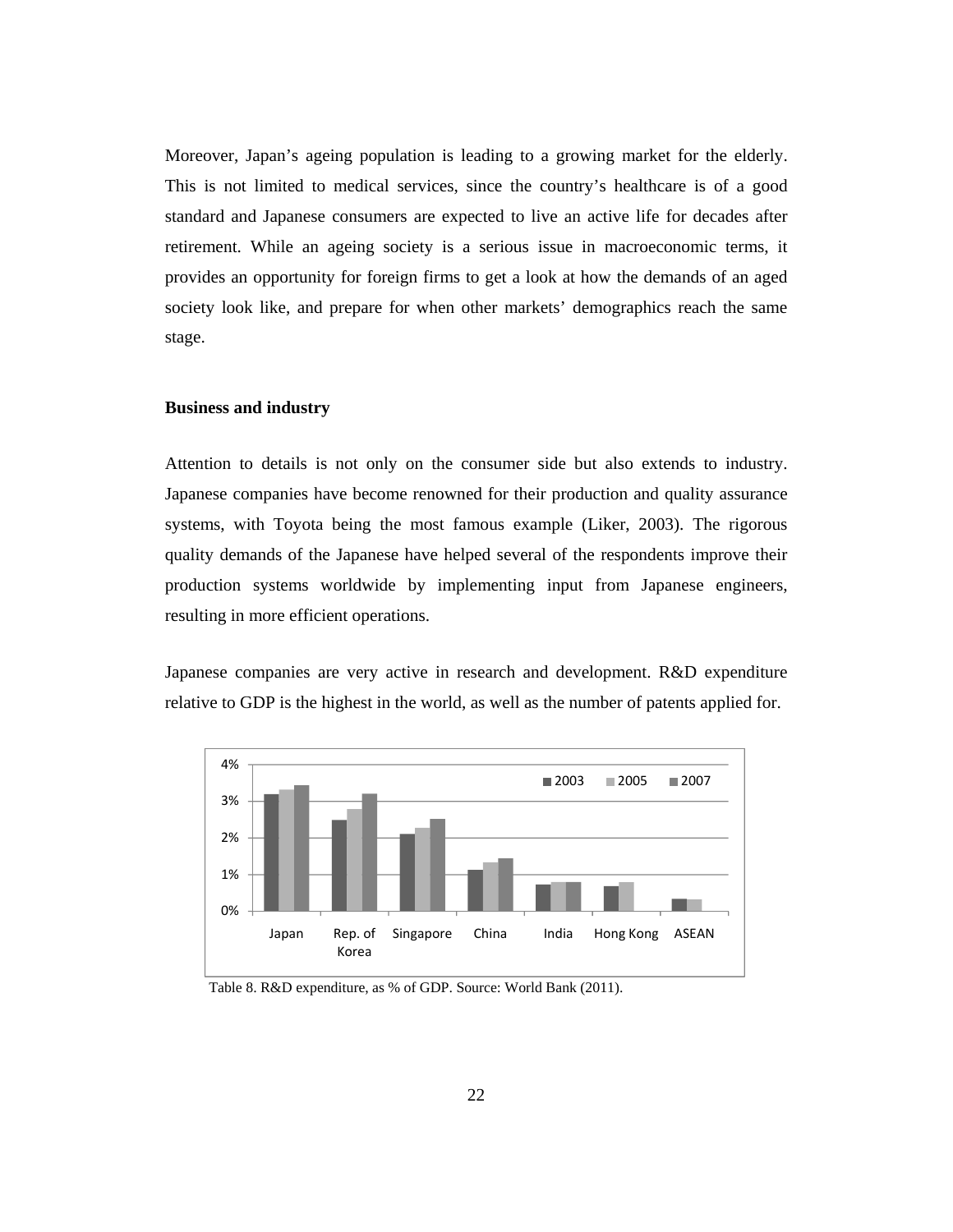

Table 9. Patent application filings. ASEAN, Singapore, India and Hong Kong (SAR) did not exceed 2,500 patents during the observed period. Source: WIPO (2011).

Lately, Japanese companies have been increasingly engaging in strategic alliances and joint research ventures with European firms, in order to gain mutual knowledge transfers. A study found that among foreign companies that conduct R&D in Japan, 40 percent cite research and intellectual achievements as a reason for choosing Japan (JETRO, 2007). One respondent representing a foreign telecommunications firm which has an R&D center in Japan mentioned that their Japanese counterparts are more willing to cooperate with foreign actors, since they do not compete in each other's markets.

The Japanese business culture is characterized by long-term cooperation, fair negotiations and mutual trust. While negotiations may take longer time than is usual in Europe, business partners show commitment in their relationships. As put by a participant with 30 years of business experience in Japan, "if you demand one-hundred percent effort from your Japanese partners, you often get 150 back".

Respondents were united in their belief that a physical presence is essential to succeed in Japan. Commitment to the market and one's business partners is highly valued, and needless to say, one has to be located in Japan in order to benefit from input from customers, business partners and competitors. In fact, a presence in Japan may be crucial to be globally competitive, seeing the number of globalized, market-leading Japanese firms. In the words of another participant with several decades of experience,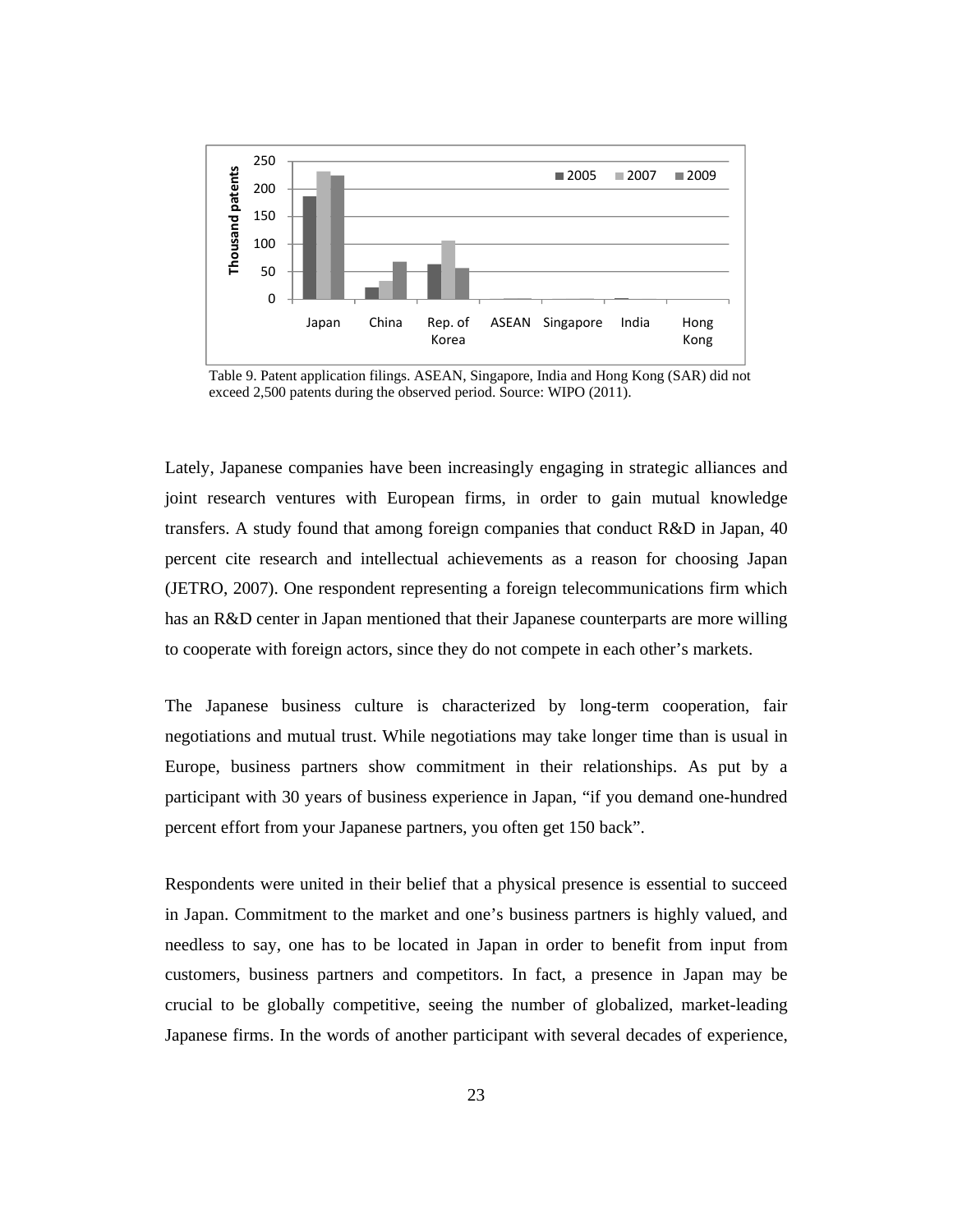"You cannot ignore the Japanese, and the best way to understand them is to have your feet on the ground here."

#### **Institutions, social factors and infrastructure**

Not only compared to developing Asia but also to other high-income countries, the Japanese society is characterized by a high standard of living and public safety. Infrastructure, both for transportation and communication, has a very high standard the *shinkansen* bullet trains have been running since 1964 with only one derailment (during the 2004 Chuetsu earthquake) that caused no casualties. Moreover, health and primary education is ranked 9th in the world (World Economic Forum, 2010), and crime rates are famously low. Japan is widely considered to be a comfortable place to live, which is a factor that is important for investment decisions albeit difficult to quantify.

### **2. Challenges met when investing in Japan**

 $\overline{a}$ 

Foreign firms invariably meet challenges when entering foreign markets, and Japan is no exception. While obstacles to investment vary across industries, the three main issues that foreign companies investing in Japan have to tackle are language, taxes and labor  $costs<sup>4</sup>$  (JETRO, 2008a). These three areas were echoed by the participants in the study when asked about the main challenges when doing business in Japan.

English proficiency is largely related to staffing for foreign companies that rely on expatriate managers and daily communication being carried out in English. While EF (2011) ranked Japan's proficiency in the Moderate Proficiency group along with Switzerland, Hong Kong (SAR) and France, many foreign firms claim difficulties in

 $4$  For a complete overview of issues targeted by the European community, please refer to the annual European Business Council (EBC) White Paper.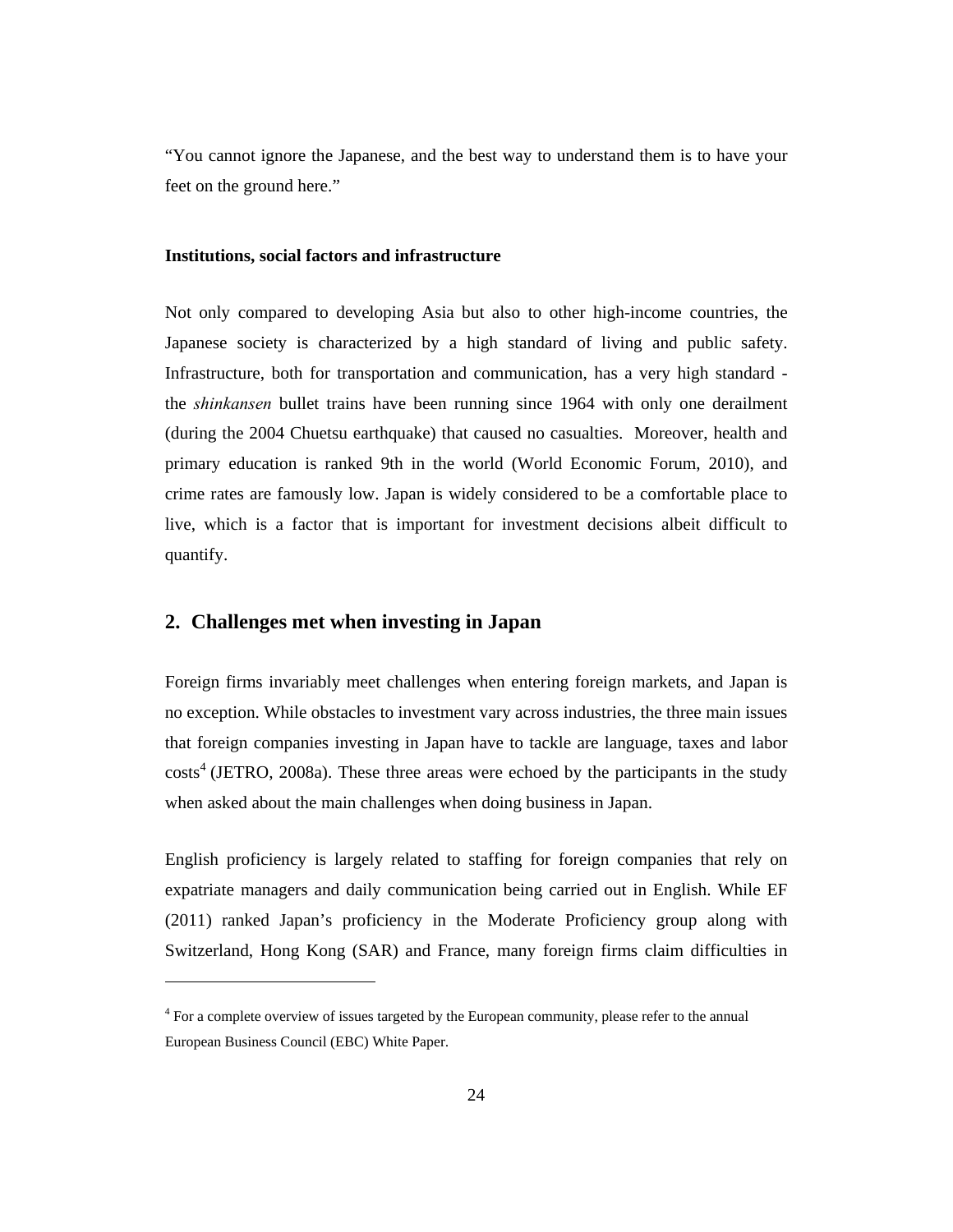finding English speaking staff. This is also related to the aforementioned traditionally low liquidity of the Japanese labor market, where many have been guaranteed job security in the life employment system. However, as explained earlier, career management is gaining in popularity in Japan. A respondent at a firm specialized in finding Japanese talent for foreign firms stated that foreign firms are still considered more risky than Japanese companies, though European ones have a reputation of being more secure than their American counterparts. Needless to say, foreign firms also have their advantages in the minds of Japanese job seekers, such as higher levels of responsibility, international exposure and higher salaries.

Another trend in staffing is to increase the ratio of local Japanese staff to expatriates. By doing this, firms not only save on labor costs but also allow themselves to stay closer to the Japanese market, avoiding the various liabilities of foreignness. Several respondents mentioned the importance of having Japanese nationals on the board of directors and in managerial positions.

Being a high-income country, Japan is characterized by relatively high operational costs. However, profit margins tend to be higher than in the European market, offsetting the negative impact of higher costs. Several respondents in the retail sector mentioned that their products sold in Japan are both more expensive and have higher profit margins than in their respective home markets.

The Japanese market is marked by tough competition, and it is crucial for foreign firms to ensure that there is strategic fit in order to succeed. Care has to be given in order to position oneself correctly and show sufficient market commitment - as one respondent put it, "bad management will show in Japan". The Japanese market is notorious for taking time to succeed in - few foreign firms see profits in the first three years, with five not being unusual. Several participants admitted to having to change their strategy halfway, after realizing that things could not be done in the same way as in other markets.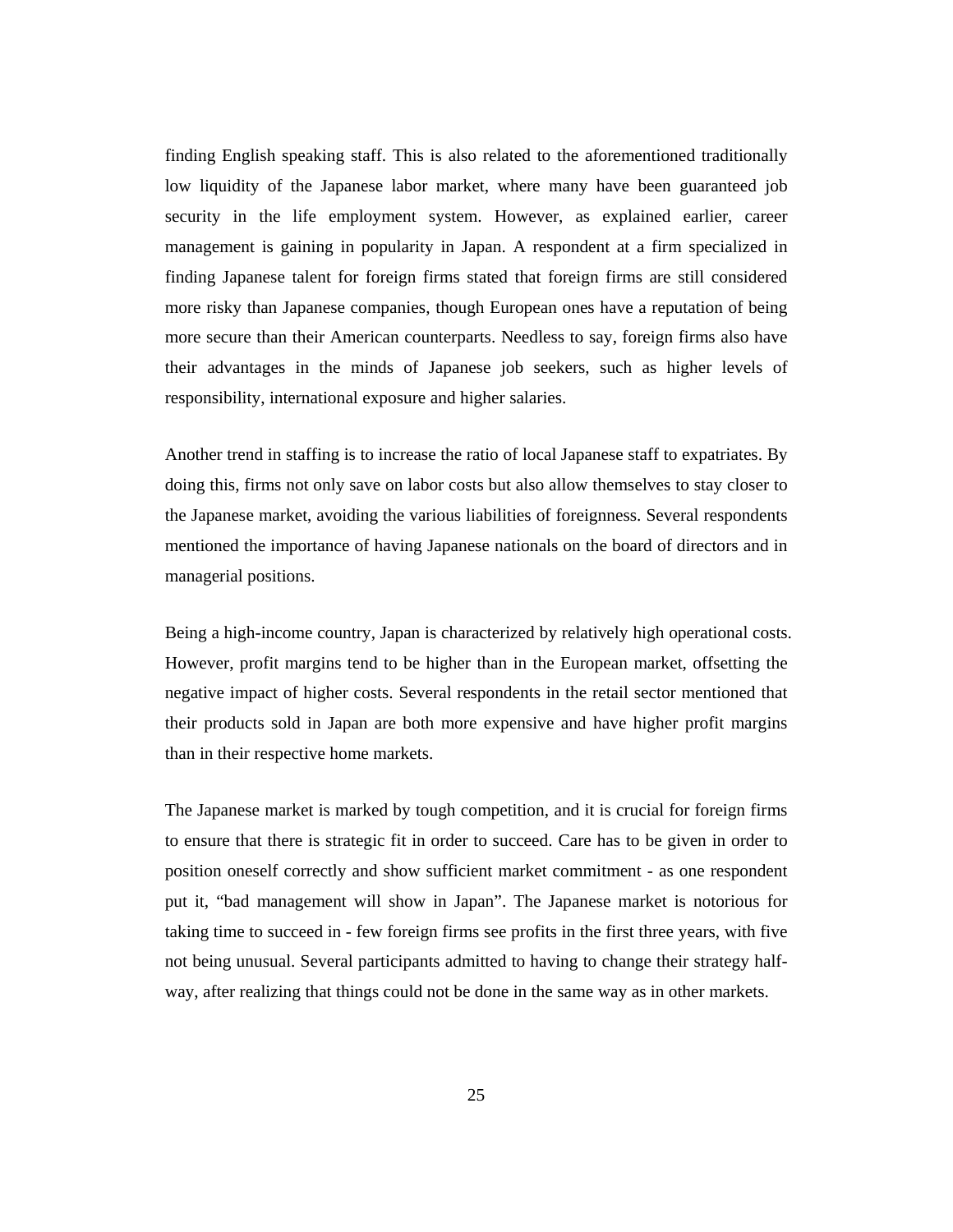In order to minimize discrepancies between expectations and the Japanese reality, firms use a variety of sources to conduct market research prior to entry. Business consultancy firms or Chambers of Commerce are widely used, as well as existing business partners. Approximately one-fourth of all respondents used JETRO's Investment Support Business Centers to set up their Japanese operations. All were satisfied with the services offered and state that while it was not a decisive factor behind their investment, it certainly helped with legal advice and office space. Some respondents that did not use ISBCs would have preferred doing so, had they known of their existence. Regarding incentives from their respective home countries, some participants were granted financial assistance.

#### **3. Alternative host countries in Asia**

When asked about Asia as a region, most respondents answered that the differences in culture, politics and economic development remain too large as to warrant Asia being called more than a strictly geographic region. The reasons for investing elsewhere in Asia are different from the reasons for investing in Japan, and thus the different economies are seen as complements to each other rather than competitors.

Many participants have operations in several Asian economies, acting as separate entities and tending to their respective markets. While only a few have regional headquarters in Asia, there seems to be a trend to locate such functions in Hong Kong (SAR), Singapore or China. Considering the geographical and logistical advantages in such localizations, as well as the number of Asian economies currently going through the same phase of economic development, it may be justified to localize any Asian headquarters to this part of Asia. For the same reasons, managing Japan from another Asian country could have its problems.

Japan is often mentioned as a gateway to Asia, and this is evident when looking at the internationalization pattern of many multinational companies. More often than not, Japan is the first Asian market to be entered, before taking on other countries in the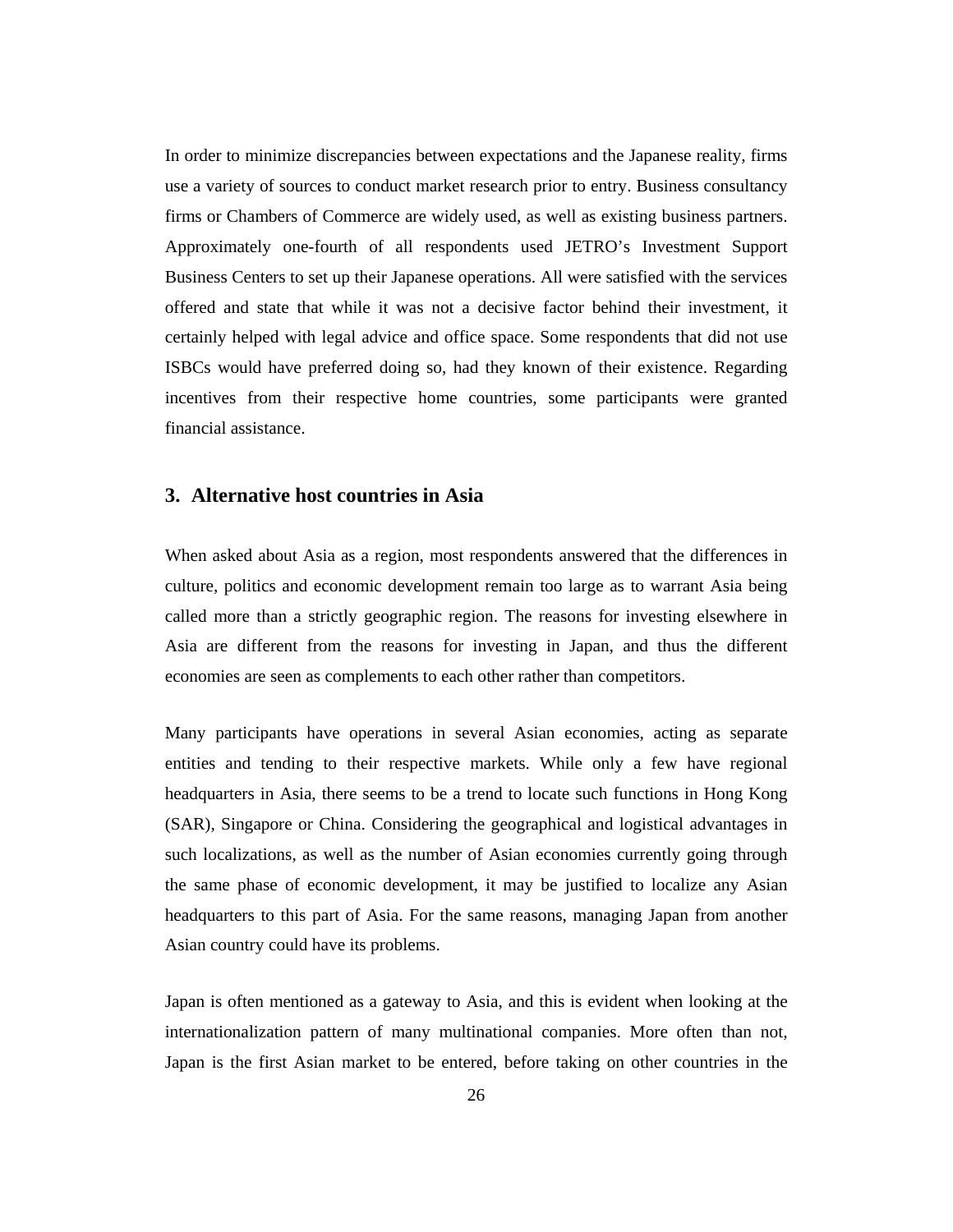region. While being substantially different compared to its neighbors, experience built up by doing business in Japan can, to some extent, be used when expanding one's operations. Moreover, Japanese products are highly regarded in Asia, and any company that is established in Japan will find it easier to succeed in other Asian markets. Therefore, while market entry in Japan is done to tap into the Japanese market, it paves the way for future expansion in the region.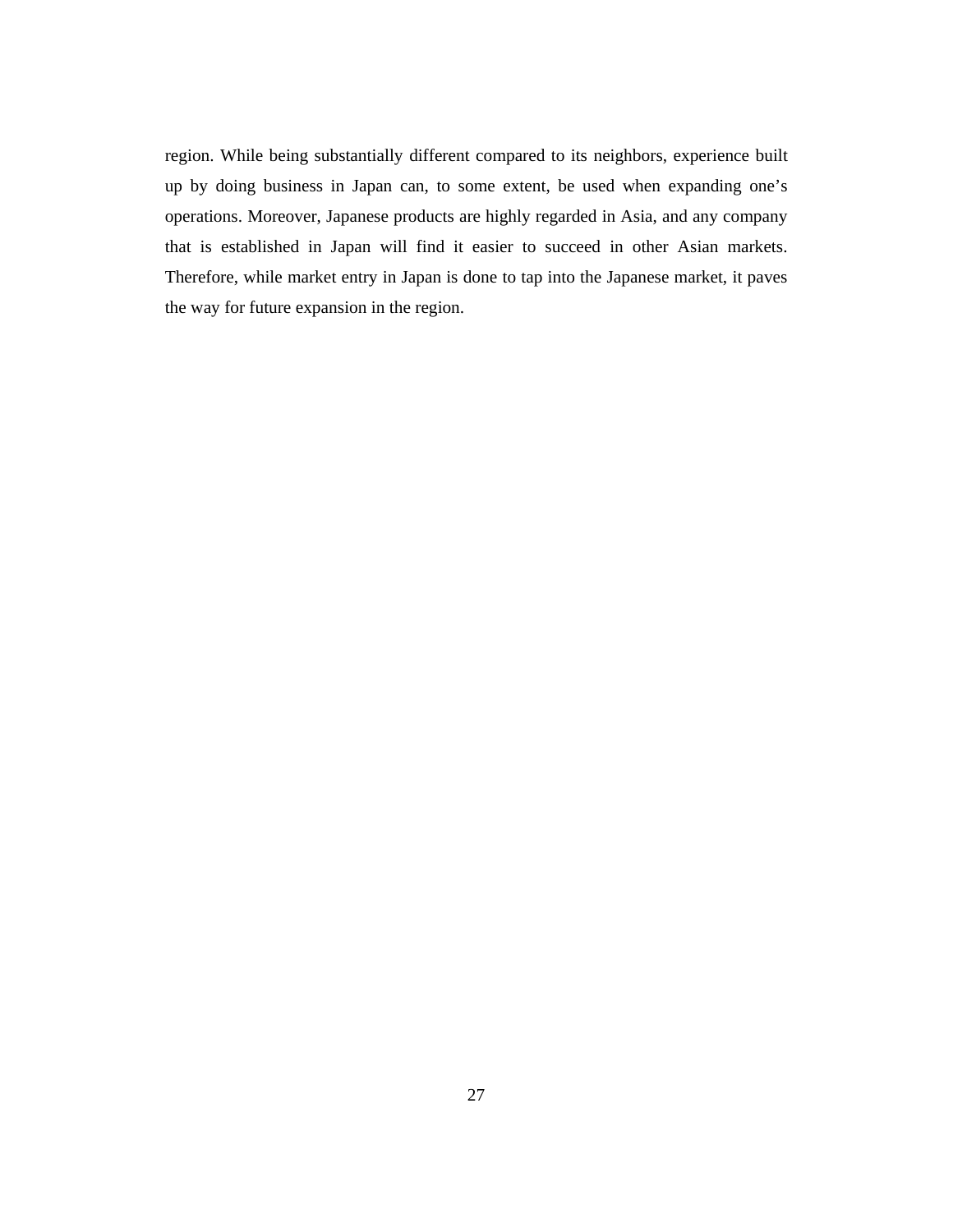### **4. Effects of the March 11 disaster**

#### **Short-term effects**

Two of the respondents suffered direct damages to their fixed assets. A fashion retailer had to close its two stores in the affected area for a total of three weeks. After reopening the two stores, sales quickly picked up and the company does not expect any further negative effects from the disaster. Another company, in the medical equipment industry, had to close its Japanese factory for two weeks as a result of soil liquefaction. The company was allowed to import similar products from its plant in Europe during the factory's downtime, without having to go through the additional procedures required to import such equipment.

A study by Foreign Chambers in Japan (2011) conducted one month after the disaster found that a fairly small number of companies relocated their offices or staff after the disaster. In total, 5 percent temporarily relocated their offices within Japan and 1 percent relocated abroad. Firms' reactions varied with the conduct of their information sources, which was mostly foreign media, Chambers of Commerce and embassies. Several respondents expressed dissatisfaction with the coverage of foreign media, which may have led to overreactions. However, one month after the earthquake, 96 percent of the companies were back to normal operations.

In the weeks following the disaster, there was a dip in supply from the affected areas. Firms who were tied to a small number of suppliers, distributors or customers in the affected areas had to postpone orders while waiting for reconstruction to take place, but overall, the short-term effects were not significant for foreign companies in Japan.

#### **Long-term effects**

While it may be too early to conclude anything decisive regarding the long-term effects of the disaster, investors' worst case scenarios have not been realized. Most of the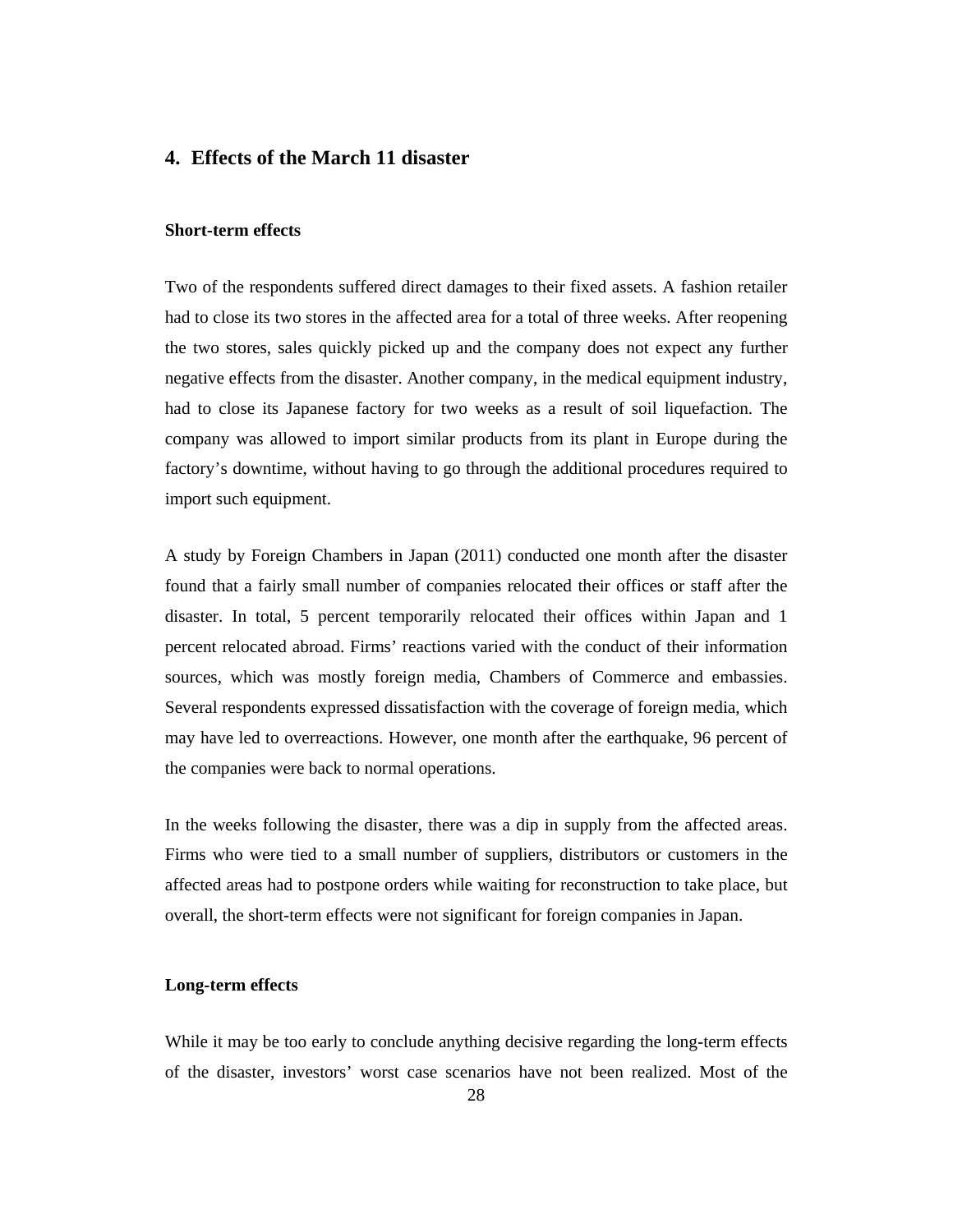foreigners who fled Japan in fear that the Fukushima nuclear crisis would get worse returned within a month, requiring no large scale recruitment. The above-mentioned survey by the Foreign Chambers in Japan found that just above half of all respondents thought that the disaster would have a negative influence on business.

It is still uncertain if the disaster led to any shift in prospective investors' view of Japan, but as long as the recovery efforts go as planned, there is hope that the long-term effects will be limited. At the time of the interviews, some respondents were still unsure whether some postponed order would ultimately be cancelled or not, while others saw a rise in sales in connection with the recovery effort.

Firms with global production networks could rely on overseas factories when facing downtime in Japan. Many Japanese companies and their supply chains were focused on a small number of suppliers and short lead times, resulting in efficient operations as long as everything went as planned. These companies were hit hard by the disaster, which highlighted risks in such production systems. A chairman of the Japan Business Federation concluded that corporate Japan has "gone too far in pursuing economic efficiency", and that companies should diversify risk by spreading out production bases (The Nikkei Weekly, 2011).

As mentioned earlier, a number of Japanese companies were forced into bankruptcy by the disaster and its aftermath, and many are still facing difficulties. This could be seen as M&A opportunities by foreign investors, considering that the reason why these companies are struggling is an external shock and not strictly business related.

Many respondents agree that the March 11 disaster could be a chance for reforms to be carried out in Japan. Looking at Japanese investment history, the burst of the bubble economy led to FDI promotion in the early 1990s. While the recent disaster may not have such wide-spread effects on the economy, its psychological effect may act as a catalyst for change. One participant stated that the disaster has unified the Japanese people and led to an increase in motivation.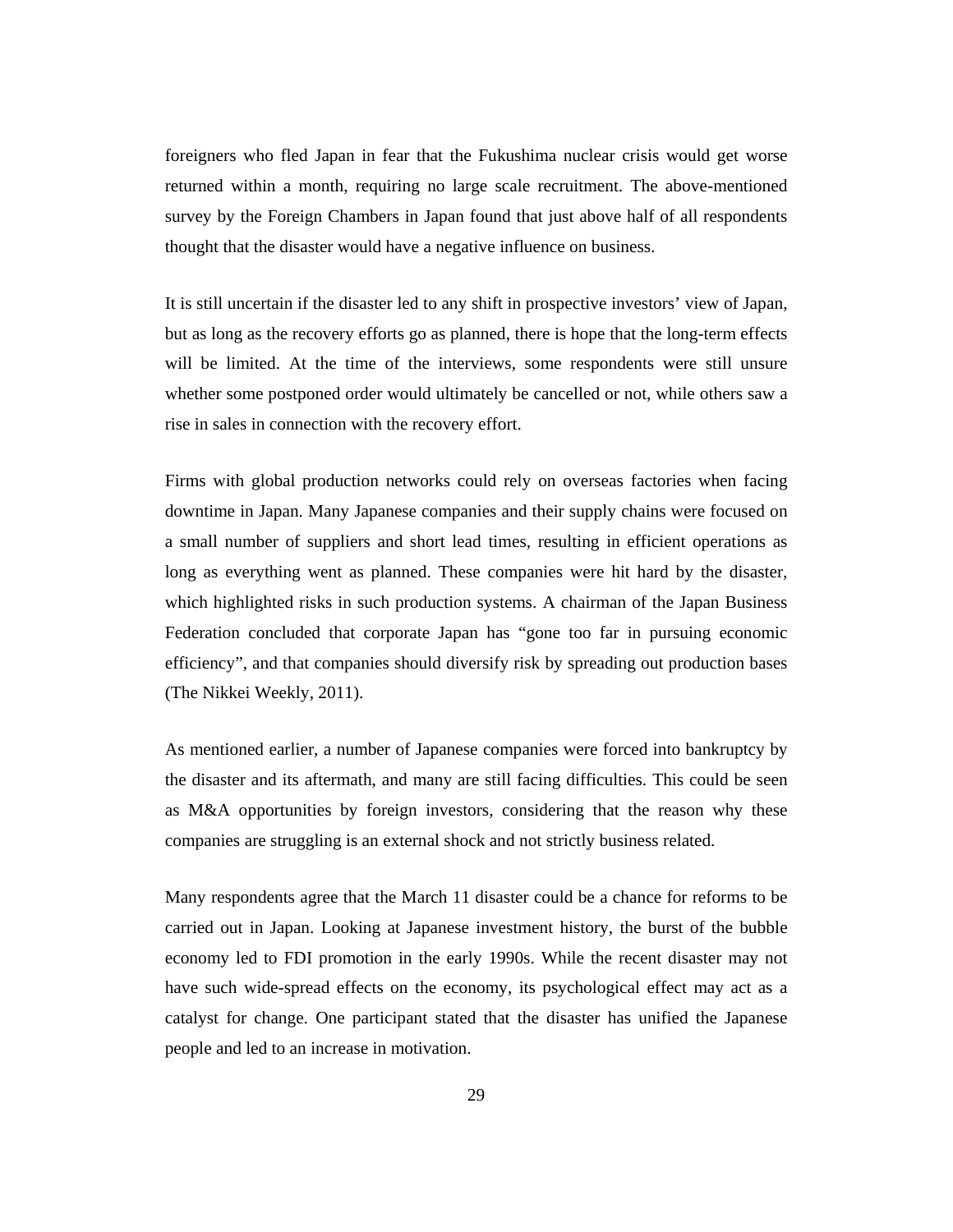#### **5. Future prospects**

#### **General outlook**

 $\overline{a}$ 

The Foreign Chambers in Japan survey found that in spite of the circumstances, 65 percent of foreign companies in Japan expect further growth and only 6 percent believe that they will scale down their Japanese operations. As for external factors, some respondents are hoping for political change, while others rely on organic growth and further development of budding markets.

#### **Evaluation of recent initiatives**

A 2008 study found that the top three changes requested by the foreign community in Japan are tax reductions, more flexible labor regulation and simpler administrative procedures<sup>5</sup> (JETRO, 2008a). When asked whether the current initiatives are enough or if more should be done, most respondents replied that while one can always ask for more, any initiative is welcome. No one incentive is decisive when choosing where to invest, but adds to the investment climate and shows that there is willingness from the government to attract and keep foreign investors.

Not surprisingly, the proposed corporate tax cut was seen as good news by all respondents. Corporate tax is easily comparable between economies and has been a major disadvantage for Japan when making investment decisions based on hard data. A five percent cut would not put Japan in the lead when it comes to corporate taxes, but it has to be remembered that cost cutting is not any major driver for investing in Japan.

<sup>&</sup>lt;sup>5</sup> For a detailed list over the issues addressed by the European Business Council, please refer to the annual White Paper available at http://www.ebc-jp.com.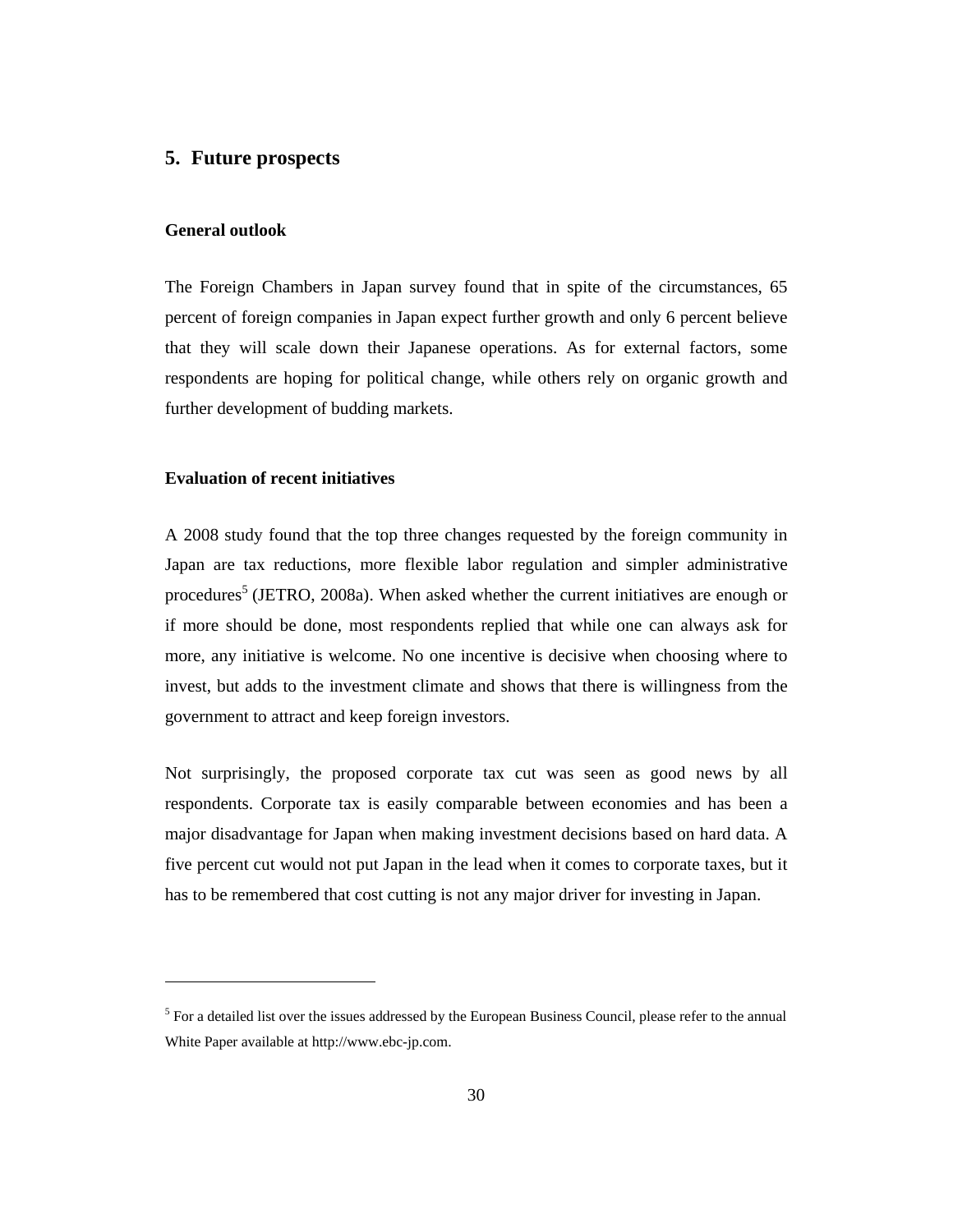Regarding the Special Economic Zones and other measures to attract foreign capital to other areas than Tokyo and Yokohama, many argued that almost all foreign companies will still want to make their initial investment in or around the capital. Other urban or rural areas may be more suitable for secondary investments or M&As with local firms. However, to date, measures are limited to new entrants and greenfield investments. According the respondents, M&A should be given more attention since it is the prevailing form of market entry of today.

Liberalization of the Immigration Law is seen as positive by European investors, although most have no direct complaints with how immigration is dealt with at present. Since most foreigners working in European firms come as intra-company transfers and have university degrees, few have had problems entering and staying in Japan. Still, any measure to simplify immigration procedures is welcome.

Regarding closer cooperation with the European Union, investors have high hopes about the forthcoming FTA which could be the most important initiative in EU-Japan history. While a free trade agreement would mostly cover exports, it has to be remembered that most firms internationalize in an incremental manner where exports are the first step. Following export success, firms turn to distribution in the new market, gaining from its new experiences. Market commitment is then slowly deepened until a local subsidiary is established. Therefore, any initiative to facilitate trade between two economies is likely to initiate a snowball effect that results in increased cross-border investments and strengthened economic ties. This was the case after Japan concluded FTAs with ASEAN members and the same is likely to happen with the European Union.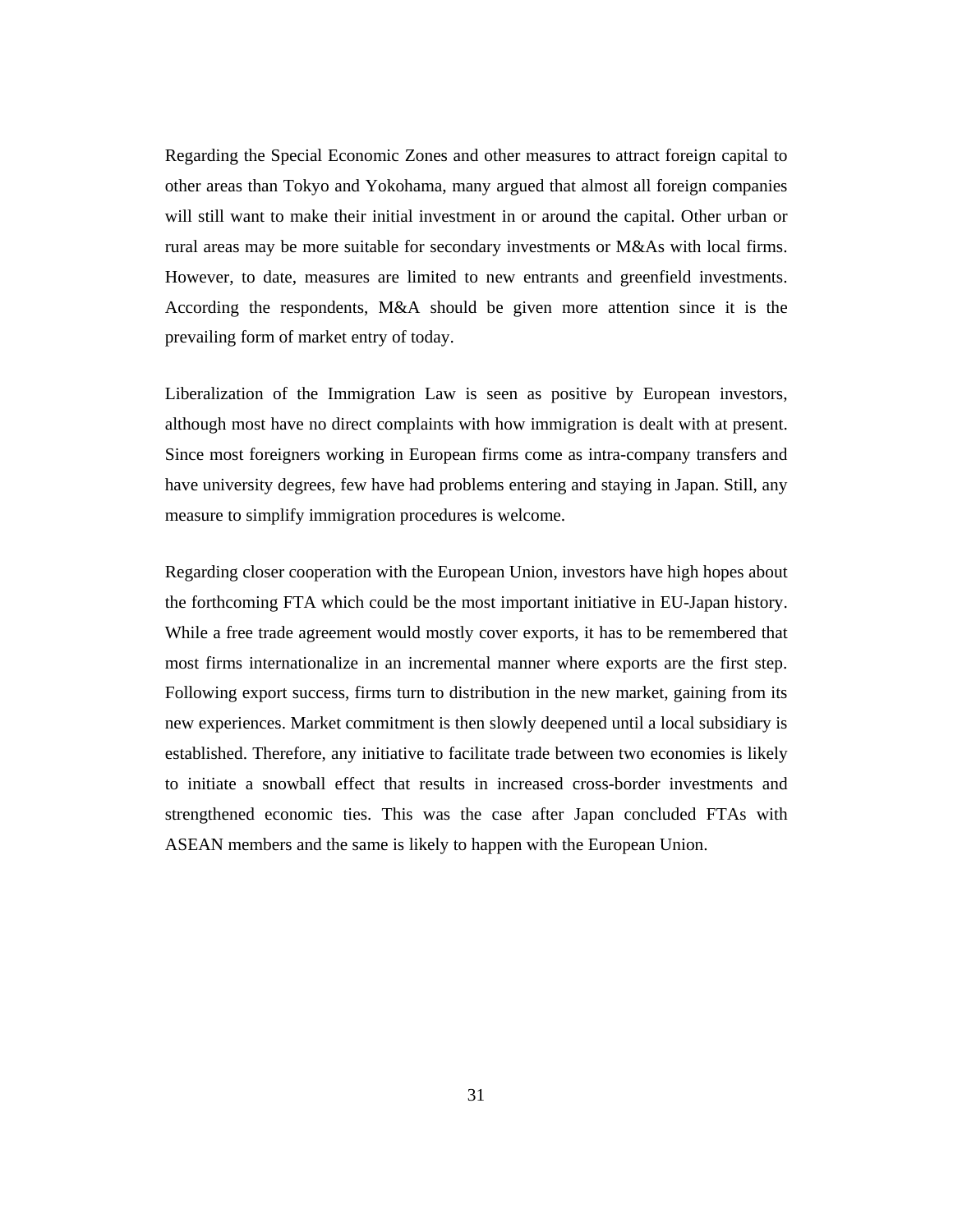# **D. Conclusions**

### **1. Why invest in Japan?**

The main reason to invest in Japan is the large and dynamic Japanese market. Consumers are notoriously demanding and product life cycles short, urging firms to innovate in order to compete effectively and keep their customers. Many foreign firms rely on the discerning Japanese customer to find areas of improvement and scope out new trends. Products adapted to the Japanese market often prove successful in other markets as well, highlighting the Japanese market as a trend setter.

Foreign firms can also learn from their Japanese competitors, not the least in quality management and operational efficiency. Several foreign firms have opted for joint ventures in Japan, in order to tap into local knowledge. Regarding undesirable knowledge spillovers, intellectual property rights are strong in Japan. Once the Anti-Counterfeiting Trade Agreement is put into force, Japan will be a member together with the European Union, Unites States and eight other economies.

For being such an advanced economy, there is a surprisingly high number of underdeveloped markets that are expected to grow as the needs of the Japanese consumer converge with those of its Western counterparts. In these markets, European firms can reap first-mover advantages. Moreover, the emerging elderly market is a place to learn for the future to come in Europe. This is not only promising for the medical industry, since the new elderly are expected to live actively for decades after retirement.

Entering the Japanese market should be a long-term undertaking and one must have the time and patience needed for significant market commitment. Each firm's strategy may have to be adapted to fit the Japanese market, and profits are unlikely to be realized for the first few years. Showing market commitment involves considerable expenses and a good understanding of the local business culture, but there are substantial rewards as well. Once established, the foreign firm will have reliable, long-term business partners.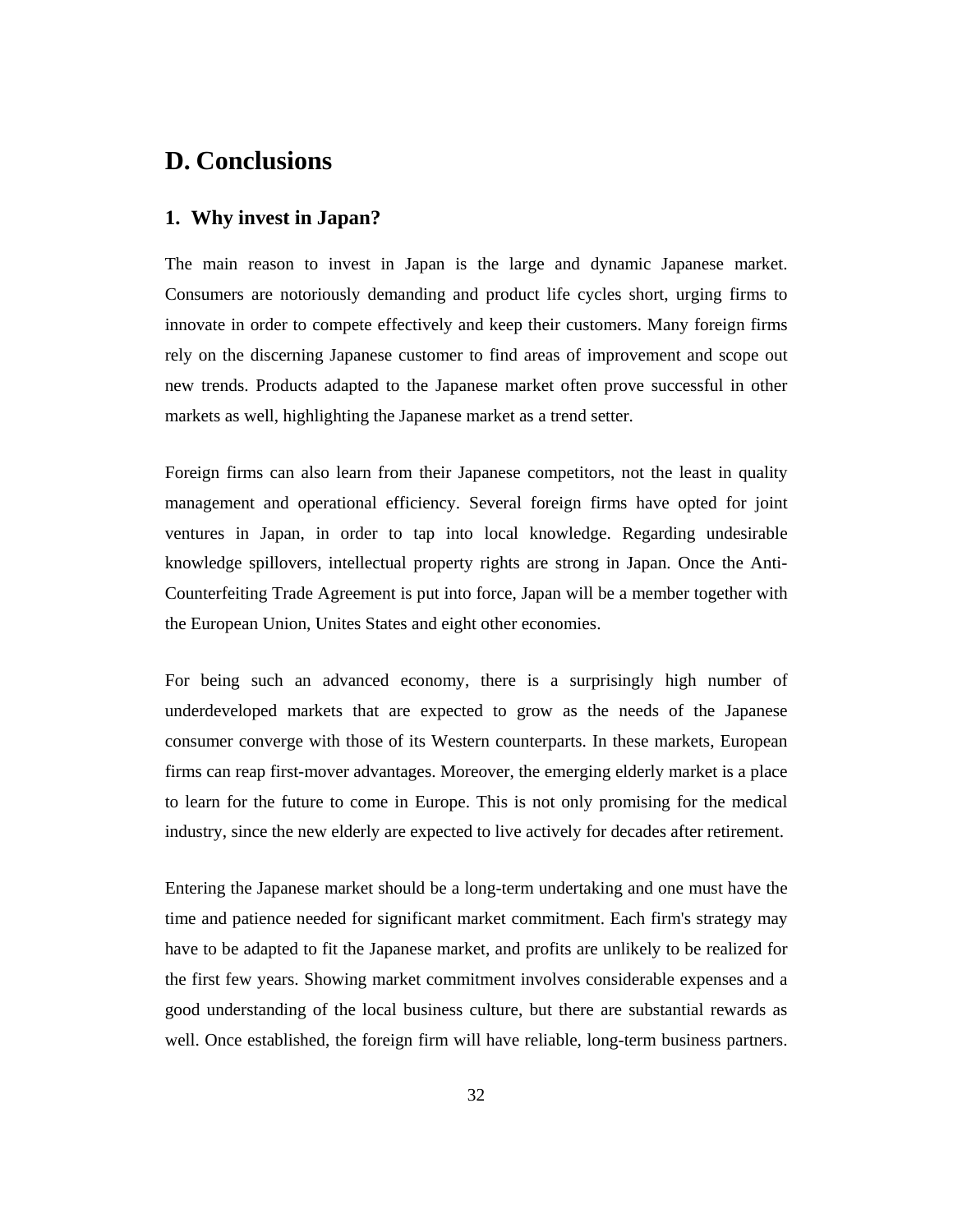Succeeding in Japan is a sign of a competitive product or service, and facilitates market entry into other economies, in particular developing Asia.

#### **2. Is Japan being overtaken by its neighbors?**

The current economic growth in developing Asia is impressive, and there is widespread speculation on just how much of the world economy that is going to shift from the EU-Japan-US Triad toward Asia, with China and India being the two giants. Other Asian NIEs are taking proactive measures to attract investment: there is a race in lowering corporate taxes, where Hong Kong (SAR) is the current leader at 16.5 percent.

Several countries offer preferential tax treatment and other incentives for foreign investment, especially in targeted sectors and regions. Republic of Korea, whose economic journey is much like that of Japan, was the first Asian country to reach an FTA agreement with the European Union, removing nearly all tariffs between the two economies. Moreover, negotiations between the EU and ASEAN members are underway.

However, while the Asian Tigers have reached the innovation-driven stage of development, India and China still have a long way ahead. Foreign direct investment flows reflect this fact, with the main investment driver for these economies being costcutting. Such investment tends to be short-term, since economic development invariably results in rising wages and land prices.

While there is a clear catching-up effect, developing Asian countries have a number of issues to resolve before they can offer secure investment climate with strong intellectual property rights and low political risk. Such factors are not easily quantifiable and may not show up when evaluating countries' attractiveness based on hard data, but they have a profound effect on a firm's performance when investing in a new market.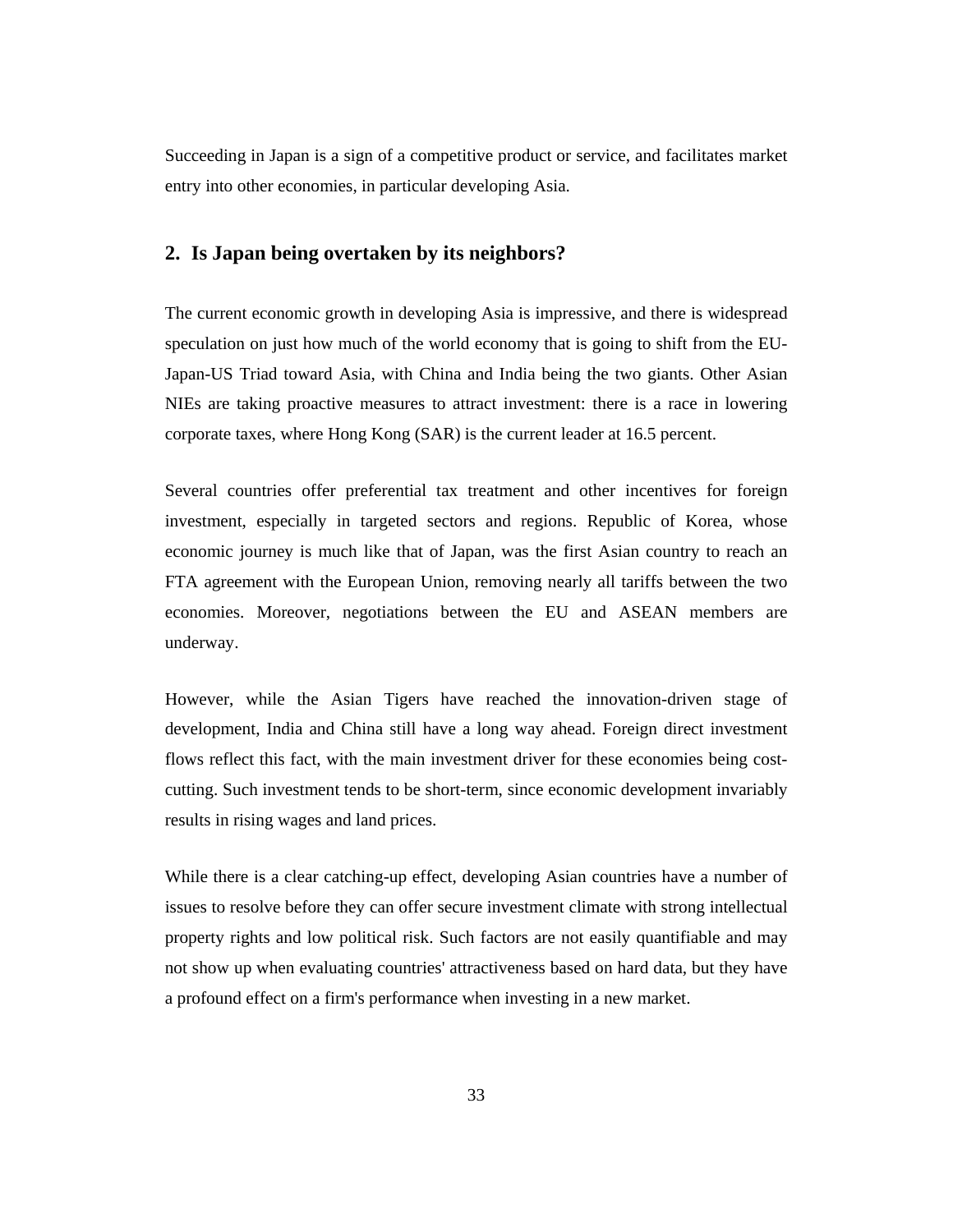### **3. How did the March 11 disaster affect the investment climate?**

The March 11 Tohoku earthquake and tsunami was Japan's most severe disaster of the post-war era, resulting in terrible human losses. Moreover, the resulting crisis at the Fukushima nuclear plant led to widespread public fear and an outflow of foreigners who chose to evacuate as a safety precaution.

However, the feared exodus of highly skilled foreigners turned out to be a temporary evacuation, as most returned to Japan in the following weeks after the disaster. Almost all affected foreign companies had returned to business as usual within one month after the disaster, reporting few mid- or long-term effects. It has to be remembered that most damage was caused by the resulting tsunami, which was large-scale, but still limited geographically.

It is still too early to tell what the long-term effects will be, but reconstruction is well underway and the respondents to this survey did not note any major inconveniences, except the occasional postponed delivery or order. Firms relying on global production networks went largely unaffected throughout the crisis, which highlighted the importance of diversifying risk in different locations.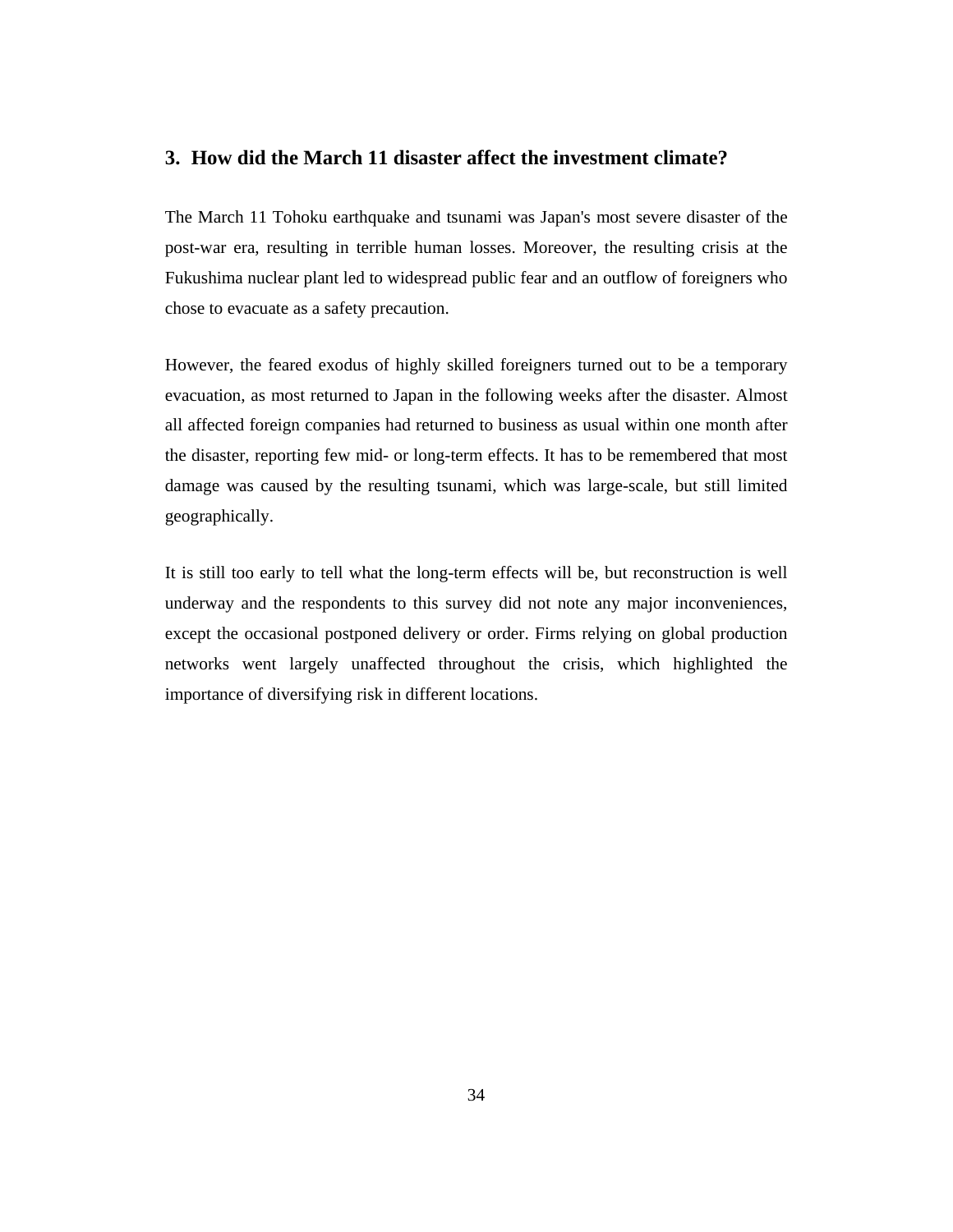### **4. What is being done to attract investment?**

The increasing competition from Asian NIEs, low growth rates at home and the March 11 disaster have all added to a sense of urgency within the Government of Japan. It could be argued that this situation is similar to the early 1990's, where an economic crisis ultimately led to efforts for institutional reform and deregulation aimed at leveling the playing field for foreign companies and setting the scene for inward investment. These efforts, combined with active FDI promotion by JETRO and its Investment Business Support Centers, enabled Japan's inward FDI stock to grow by 300 percent in the past decade.

Several of the FDI promotion initiatives proposed in the 2010 Inward Investment Promotion Program have already passed the Diet and are expected to be put into force in the coming year, accelerating the influx of FDI. This has been made possible by an increased awareness that more proactive measures need to be taken in order for Japan to keep its foreign companies and attract new ones.

Moreover, efforts are made to strengthen Japan's ties with the world economy. For European investors, the proposed EU-Japan FTA/EIA is of utmost interest. Increased trade often results in increased investment, as firms tend to enter new markets through exports before gradually deepening their market commitment.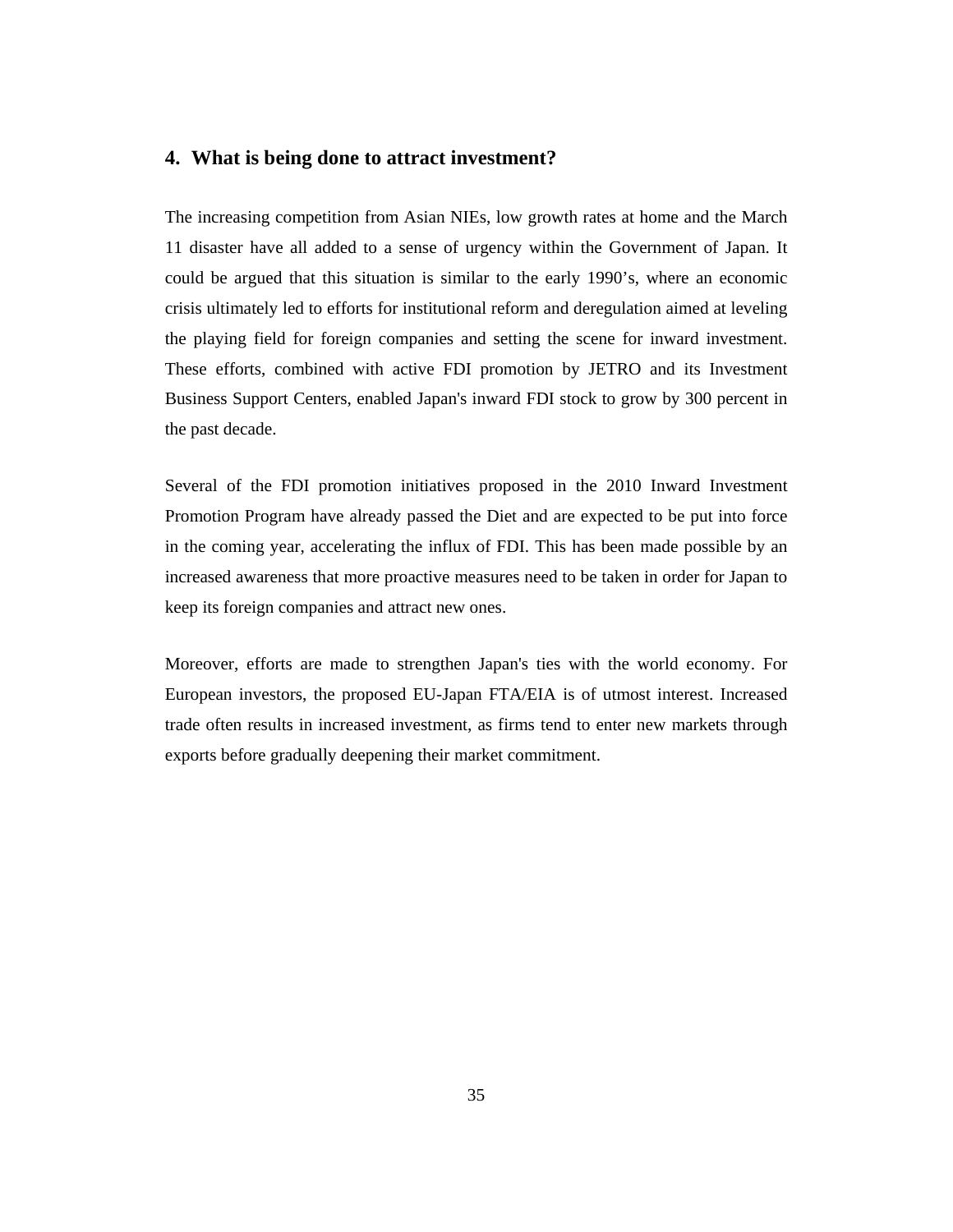# **References**

Cabinet Secretariat (2009). *Gaikoku kōdo jinzai ukeire seisaku no honkaku teki tenkai wo.* [For the realization of the policy to accept highly-skilled foreign talent]. Available at: http://www.kantei.go.jp/jp/singi/jinzai/dai2/houkoku.pdf

Chow, S. (2011). The End of Cheap Labor in China. *Time Magazine,* June 26. Available at: http://www.time.com/time/magazine/article/0,9171,2078121,00.html

Council of the European Union (2011). *Joint Press Statement, 20th EU-Japan Summit.* Available at:  $\alpha$ http://www.consilium.europa.eu/uedocs/cms\_data/docs/pressdata/EN/foraff/122303.pdf

Copenhagen Economics (2009). *Assessment of barriers to trade and investment between the EU and Japan.* Available at: http://trade.ec.europa.eu/doclib/docs/2010/february/tradoc\_145772.pdf

Delegation of the European Union to Japan (2010). *The Science and Technology Agreement between the EU and Japan.* Available at: http://www.deljpn.ec.europa.eu/modules/media/news/2010/100709.html

EF (2011). *English Proficiency Index 2011.* Available at: http://www.ef.com/sitecore/\_\_/~/media/efcom/epi/pdf/EF-EPI-2011.pdf

EU-Japan Centre for Industrial Cooperation (2003). *Success Stories.* Available at: http://documents.eu-japan.eu/media/publications/success\_stories.pdf

EU-Japan Centre for Industrial Cooperation (2007). *Japan's Prefectures' support to FDI.* Available at: http://documents.eu-japan.eu/media/publications/fdi\_japan\_guide.pdf

EU-Japan Centre for Industrial Cooperation (2010a). *Inward FDI in Japan: facts and policies.*

EU-Japan Centre for Industrial Cooperation (2010b). *Seminar Report: Your New Alien Registration Card - Changes Under the New Japanese Immigration System?* Available at: http://documents.eu-japan.eu/seminars/japan/fdi/report\_16\_june.pdf

EuroCommerce (2010). *EU-Japan Position paper.* Available at: http://www.eurocommerce.be/doc.aspx?doc=intrade/FinalPositionEU-Japan.doc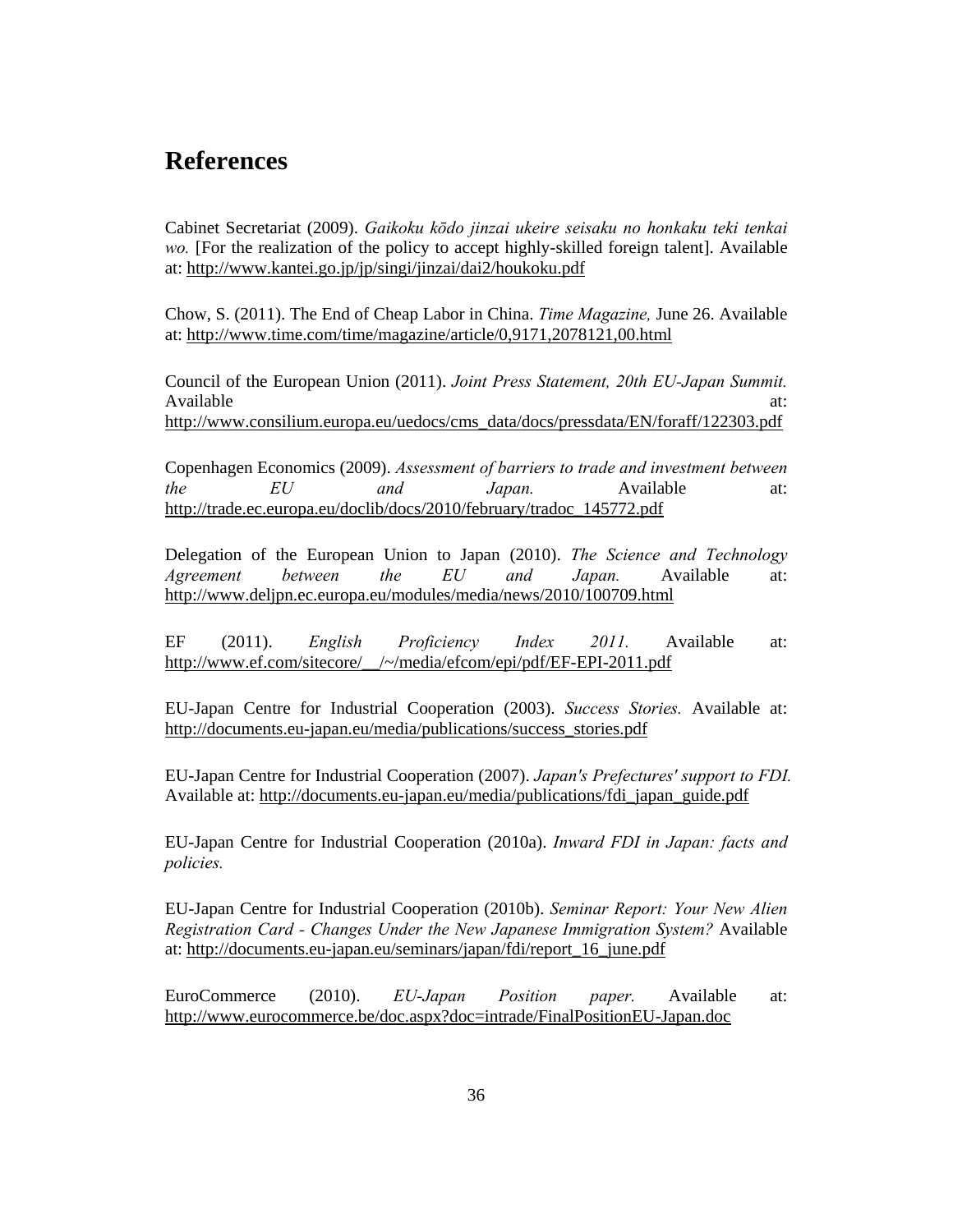European Business Council (2010). *Going for Growth - The EBC Report on the Japanese Business Environment 2010.* Available at: http://www.ebcjp.com/downloads/2010-WP-E.pdf

European Union (2010). *Anti-Counterfeiting Trade Agreement (ACTA) Fact Sheet.* http://trade.ec.europa.eu/doclib/docs/2010/march/tradoc\_145958.pdf

European Union (2011a). *Digital Agenda: EU and Japan agree to strengthen cooperation in Future Internet research.* Available at: http://www.deljpn.ec.europa.eu/modules/media/news/2011/110620b.html

European Union (2011b). *EU-Gateway Programne.* Available at: http://www.eugateway.eu/

Ernst & Young (2011). *Japan's tax competitiveness raises up the policy agenda.* Tax Policy and Controversy Briefing, Issue 6. Available at: http://www.ey.com/Publication/vwLUAssets/Japans\_tax\_competitiveness/\$File/JAPAN \_TaxCompetitiveness\_TPC6.pdf

Foreign Chambers in Japan (2011). *Business Confidence Survey, Spring 2011.* Available at: http://www.fcc.or.jp/fcij/pdf/fcij\_survey1104.pdf

Fukao, K and Amano, T. (2003). *Inward FDI and the Japanese economy.* Report submitted to the American Chamber of Commerce in Japan. Available at: http://www.accj.or.jp/doclib/fdi/1067586108.pdf

Invest Japan (2008a). *Five Recommendations Toward the Drastic Expansion of Foreign Direct Investment in Japan.* Available at: http://www.investjapan.go.jp/fdip/files/en\_recommendations\_20080519.pdf

Invest Japan (2008b). *Follow-Up of the Program for Accerelation of Foreign Direct Investment in Japan.* Available at: http://www.investjapan.go.jp/fdip/files/en\_follow0810.pdf

Japan External Trade Organization (JETRO) (2006a). *[Revised] Program for Acceleration of Foreign Direct Investment in Japan.* Available at: http://www.investjapan.go.jp/fdip/files/en\_program.pdf

JETRO (2006b). *Survey on Successful Cases of Secondary Investments by Foreignaffiliated Companies in Japan.* Available at: http://www.jetro.go.jp/en/reports/survey/pdf/2006\_01\_fdi.pdf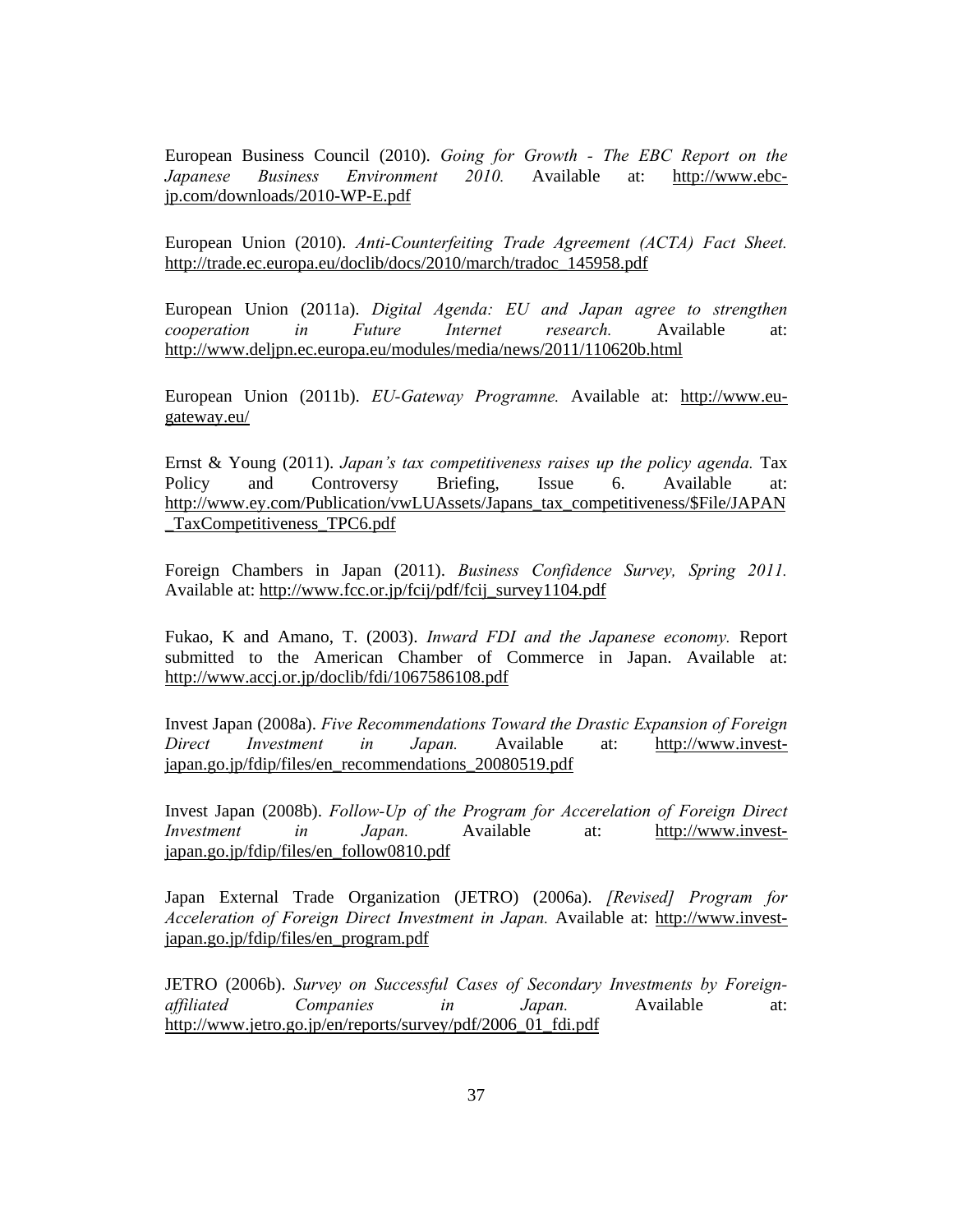JETRO (2007). *Survey on R&D of Foreign-Affiliated Companies in Japan.* Available at: http://www.jetro.go.jp/invest/reference/reports/pdf/h18\_summary\_en.pdf

JETRO (2008a). *Japan attractiveness survey 2008.* Available at: http://www.jetro.go.jp/en/reports/survey/pdf/2008\_04\_2\_fdi.pdf

JETRO (2008b). *Survey on Attitudes of Foreign-Affiliated Companies toward Direct Investment in Japan 2007.* Available at: http://www.jetro.go.jp/en/reports/survey/pdf/2008\_01\_fdi.pdf

JETRO (2009b). *Attractive sectors: Retail.* Available at: http://www.jetro.go.jp/en/invest/attract/retail/retail2009.pdf

JETRO (2010a). *The 20th Comparative Survey of Investment-Related Costs in 29 Major Cities and Regions in Asia.* Available at: http://www.jetro.go.jp/vietnam/pdf/5.pdf

JETRO (2010b). *Measures to Encourage Company Location in Japan: Measures Connected with Attracting Foreign Companies.* Available at: http://www.jetro.go.jp/en/invest/reports/pdf/en\_measures.pdf

JETRO (2011a). *JETRO's Activities to Attract Foreign Companies.* Available at: http://www.jetro.go.jp/thailand/pdf/jetroactivity0304.pdf

JETRO (2011b). *Japanese Trade and Investment Statistics.* Available at: http://www.jetro.go.jp/en/reports/statistics/

Liker, J. (2003). *The Toyota Way.* New York: McGraw-Hill.

Ministry of Economy, Trade and Industry (METI) (2010a). *100 Actions to Launch Japan's New Growth Strategy.* Available at: http://www.meti.go.jp/english/aboutmeti/policy/2011policies.pdf

METI (2010b). *Comprehensive Strategy to Make Japan as an Asian Hub.*

METI (2010c). *Inward Investment Promotion Program.* Available at: http://www.meti.go.jp/english/policy/economy/inward\_investment/full\_report.pdf

METI (2010d). *Ōbei ajia no gaikoku kigyou no tainichi tōshi kanshindo chōsa.* [Survey on the FDI competitiveness of Japan].

METI (2010e). *Statement on Five percent cut in the statutory corporate tax rate by Minister Ohata.* Available at: http://www.meti.go.jp/english/speeches/20101213.html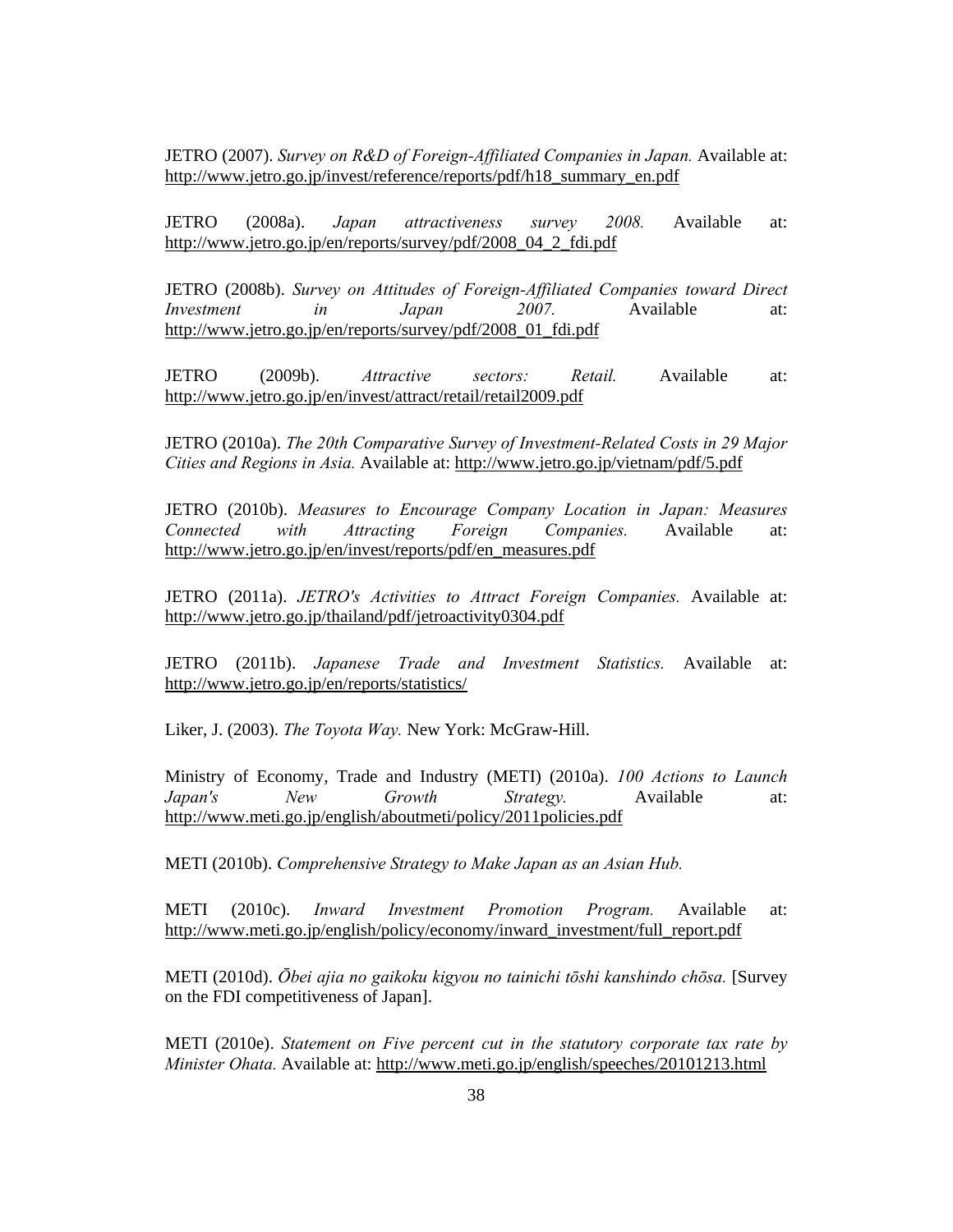The Nikkei Weekly (2011). *Bright lights, small cities.* Special Issue - Summer 2011.

National Police Agency (2011). *Tōhoku chihō taiyō oki jishin no higai jōkyō to keisatsu sochi* [Damage situation of the Tohoku-Pacific Ocean Earthquake and policial measures]. Available at: http://www.npa.go.jp/archive/keibi/biki/higaijokyo.pdf

Organization for Economic Co-operation and Development (OECD) (2011a). *Japan's economic outlook following the 11 March 2011 Earthquake.* Available at: http://www.oecd.org/document/25/0,3746,en\_2649\_37443\_47675097\_1\_1\_1\_37443,00 .html

OECD (2011b). *Tax Database.* Available at: http://www.oecd.org/document/60/0,3746,en\_2649\_34533\_1942460\_1\_1\_1\_1,00.html

Sakamoto, H. (1989). Japan's outward and inward FDI. *The CTC Reporter,* No. 27, Spring. Available at: http://unctc.unctad.org/data/ctcrep27m.pdf

Salsberg, B. (2010). *The new Japanese consumer.* Available at: https://www.mckinseyquarterly.com/The\_new\_Japanese\_consumer\_2548

United Nations Conference on Trade and Development (UNCTAD) (2009). *Training Manual on Statistics for FDI and the Operations of TNCs, Volume I - FDI Flows and Stocks.* New York and Geneva: United Nations. Available at: http://www.unctad.org/en/docs/diaeia20091\_en.pdf

UNCTAD (2010). *World Investment Report 2010 - Methological Note.* New York and Geneva: United Nations. Available at: http://www.unctad.org/en/docs/wir2010meth\_en.pdf

UNCTAD (2011). *UNCTADSTAT Statistics.* Available at: http://unctadstat.unctad.org

World Bank (2011). *Open Data.* Available at: http://data.worldbank.org

World Economic Forum (2010). *Global Competitiveness Report 2010-2011.* Available at: http://www.weforum.org/issues/global-competitiveness

World Intellectual Property Organization (WIPO) (2011). *Patent application filings.* Available at: http://www.wipo.int/ipstats/en/statistics/patents/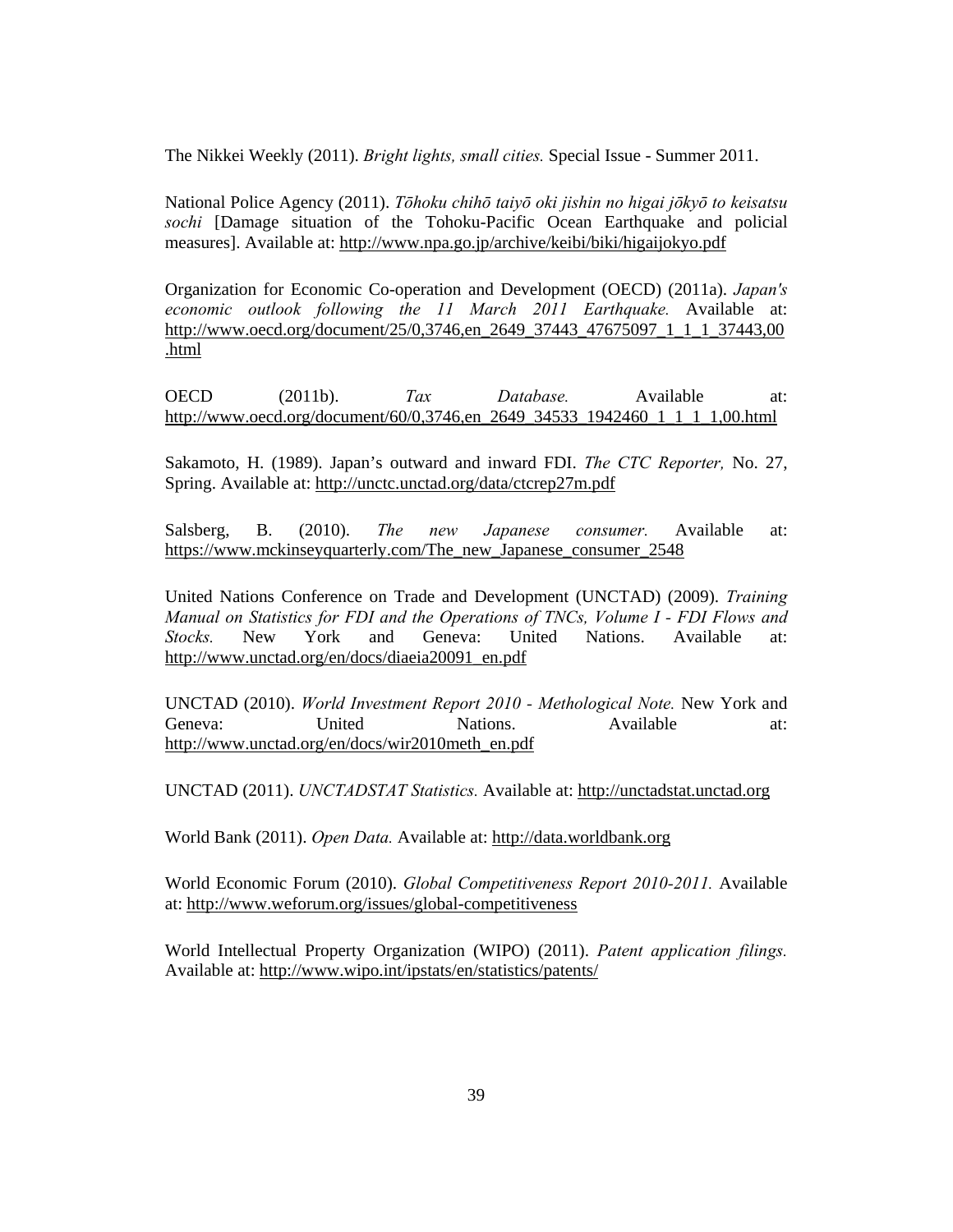# **Appendices**

# **Appendix A. Interview guide for organizations**

- Staying in Japan
	- o Advantages of being present in Japan
	- o Discrepancies between companies' expectations and the Japanese reality
	- o Alternative host countries in the region
- **Effects of the Tohoku-Pacific Ocean Earthquake and its aftermath** 
	- o Short-term effects (relocation of staff, electricity shortages)
	- o Long-term effects (relocation of functions, further economic downturn)
	- o Future positive effects (M&A opportunities, reconstruction, sense of urgency leading to reforms)
- Recent initiatives of the Japanese government
	- o Corporate tax cut
	- o Inward Investment Promotion Program
	- o Relocation subsidy program
	- o Special economic zones
	- o Eased immigration procedures
	- o Closer cooperation with the European Union
	- o The future
- Changes needed in order for Japan to increase its FDI attractiveness